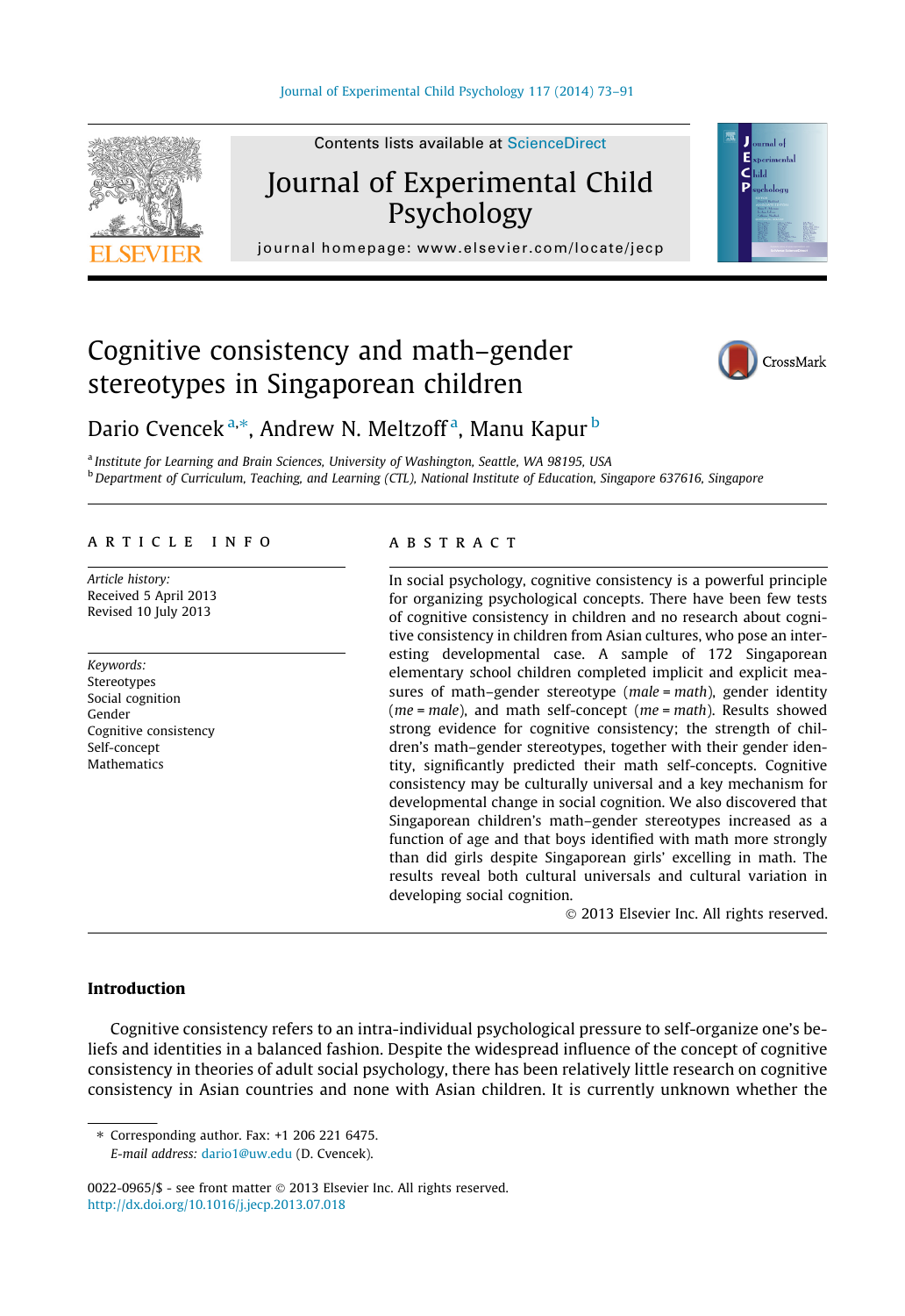principles of cognitive consistency operate across diverse age groups and cultures. Asian cultures such as Singapore pose an interesting test of theory because consistency is a drive to balance representations bearing on the self, and Singapore is classified as a ''collectivist'' culture with less emphasis on the individual than in Western cultures [\(Brewer & Chen, 2007](#page-16-0)). We assessed the math–gender stereotypes held by Singaporean elementary school students, along with their math self-concepts and gender identity, to provide the first developmental test of cognitive consistency in an Asian society.

On standardized math assessments, Singaporean children outperform North American children. Based on two standardized international evaluations of school achievement, the Trends in International Mathematics and Science Study (TIMSS) and the Program of International Student Assessment (PISA), Singaporean children rank near the top of the international rankings. For example, Singapore has participated in every cycle of TIMSS testing (1995–2007), and its elementary and middle school students—both boys and girls—were among the top three in the world in mathematics in each assessment. Moreover, Singaporean girls scored higher than Singaporean boys. The math–gender stereotypes of Singaporean elementary school children have not been assessed. Thus, we do not know whether Singaporean girls—who are among the world leaders in math achievement (including both genders)—hold the pervasive North American stereotype that ''math is for boys.''

In North American children (hereafter ''American''), there is a strongly held stereotype about who does math. Both boys and girls demonstrate stereotypical beliefs that mathematics is associated more with males than with females ([Ambady, Shih, Kim, & Pittinsky, 2001; Cvencek, Meltzoff, & Greenwald,](#page-16-0) [2011; Gunderson, Ramirez, Levine, & Beilock, 2012; Heyman & Dweck, 1998; Steele, 2003](#page-16-0)). Traditionally, these stereotypical beliefs about gender and math have been measured through explicit measures, for example, by explicitly asking children how much they like math or who they think is good at math and relying on their self-report (e.g., [Eccles, Wigfield, Harold, & Blumenfeld, 1993; Her](#page-17-0)[bert & Stipek, 2005; Heyman & Legare, 2004; Lummis & Stevenson, 1990\)](#page-17-0).

More recently, psychologists have adopted testing procedures that do not rely on verbal self-report but instead tap more unconscious, implicit, and automatic aspects of cognition ([Bargh, 1994; Devine,](#page-16-0) [1989; Jacoby, 1991\)](#page-16-0). The implicit measurement of social cognition derives from social psychology literature ([Greenwald & Banaji, 1995; Greenwald et al., 2002\)](#page-17-0), and recently implicit methods have been adapted for use with young children (e.g., [Baron & Banaji, 2006; Cvencek, Greenwald, & Meltzoff,](#page-16-0) [2011; Killen, McGlothlin, & Henning, 2008](#page-16-0)). In this framework, children who strongly associate the category math with boy (relative to girl) can be said to exhibit the math–gender stereotype, at least at an implicit level. It has been proposed that the implicit social cognition may be shaped by early developmental experiences to a greater extent than the explicit cognition [\(Liben & Bigler, 2002; Rud](#page-17-0)[man, 2004](#page-17-0)), which suggests a value of using both types of measures to explore development. In the current experiment, we assessed math–gender stereotypes using both implicit and explicit measures with the same children in Singapore.

According to [Steele's \(2003\)](#page-18-0) stereotype stratification model, it possible that one might not find evidence of children having a stereotype about boys' and girls' math ability because targets of a negative stereotype might think of themselves as belonging to a subgroup to which the negative stereotype does not apply. One of our foci in this study was assessing children's implicit associations between a social group and an academic domain (i.e.,  $boy = math$ ). This does not prejudge whether or not children have the explicit belief that boys like math or whether they personally endorse the stereotype about the math *ability* of boys and girls. Our implicit measure may be more akin to the formulation that math = boys or math "goes with" boys than it is about "liking" or a reflection on the underlying ''ability'' of boys versus girls. These constructs may or may not overlap, and admittedly there is no magic bullet for assessing math–gender stereotypes in the developmental literature at this time.

[Cvencek, Meltzoff et al. \(2011\)](#page-16-0) showed that math–gender stereotypes emerge by second grade in American children, and these stereotypes do not significantly change through fifth grade. Aside from [Lummis and Stevenson's \(1990\)](#page-17-0) study, which was restricted to explicit (self-report) measures, there have been no other investigations of math–gender stereotypes in Asian elementary school children, and there is no such work using implicit measures.

Studying the development of math–gender stereotypes and math self-concepts in Singaporean children presents an interesting test for theory because of Singaporean children's excellence in mathematics ([Mullis, Martin, & Foy, 2008\)](#page-18-0). Two alternatives are equally plausible. On the one hand,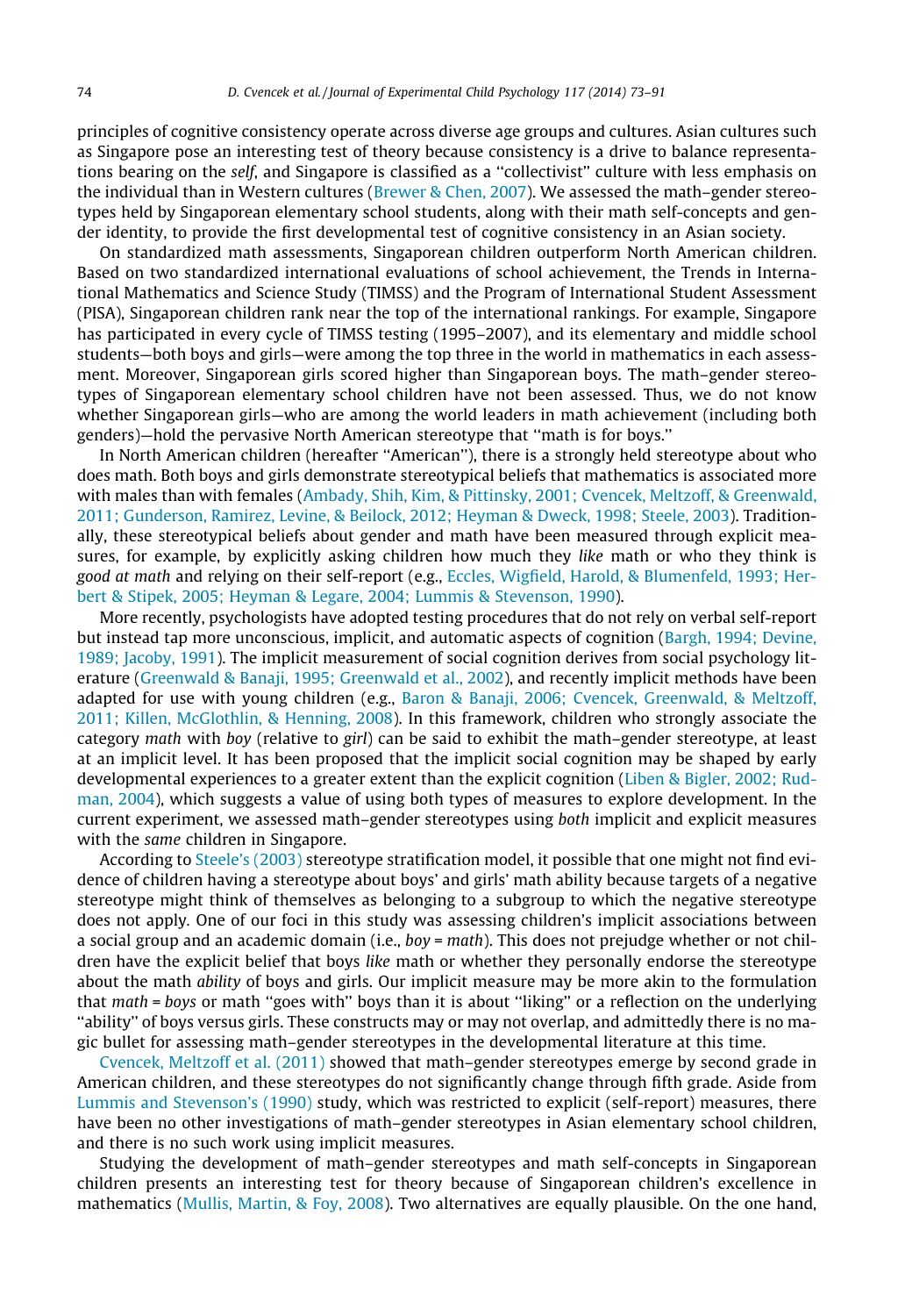Singaporean children might not adopt the stereotype that math is for boys. On the other hand, Singaporean children live in an English-speaking culture that is permeated with American media ([Abhijit,](#page-16-0) [2006; IMDb, 2013](#page-16-0)), and they too may catch the stereotype that math is for boys.

## The need for cross-cultural and developmental assessments

Three interconnected associations are involved in children's developing identity about mathematics. The first is gender identity, which is how strongly a child identifies with being either boy or girl. The second is the child's belief about the connection between math and boy or girl (i.e., a belief about a social group and ''who does math''); when this develops in accordance with the societally predominant beliefs, it can be called math–gender stereotype. The third is a math self-concept, which is how strongly the child connects me and math (a belief about the self-whether I identify with math). These three constructs are logically and empirically separable; in this study, we examined whether these three concepts exhibit cognitive consistency or are in ''balance'' with one another.

The idea of cognitive consistency has roots in classic work in social psychology ([Festinger, 1957;](#page-17-0) [Heider, 1946; Osgood & Tannenbaum, 1955\)](#page-17-0). Balanced identity theory ([Greenwald et al., 2002\)](#page-17-0) is a reformulation of [Heider's \(1946\)](#page-17-0) balance theory and is typically used in research with adults ([Nosek,](#page-18-0) [Banaji, & Greenwald, 2002](#page-18-0)). Although two studies tested for balanced identity in children, they both used American samples. [Dunham, Baron, and Banaji \(2007\)](#page-16-0) investigated disadvantaged Hispanic children's race-related attitudes and self-esteem and reported no developmental change in cognitive consistency; [Cvencek, Meltzoff et al. \(2011\)](#page-16-0) investigated American children's math–gender stereotypes and math self-concepts and reported an increase in cognitive consistency as a function of age. Thus, whether children from an Asian culture will undergo developmental change in academic-related cognitive consistency is currently unknown.

Based on empirical research, a theoretical distinction has been made between ''individualistic'' and ''collectivist'' cultures, with the United States being cited as an example of the former and Asian countries, such as Singapore, considered as examples of the latter [\(Hofstede, 1980; Oyserman, Coon, &](#page-17-0) [Kemmelmeier, 2002\)](#page-17-0). Collectivist cultures are said to hold that being a harmonious group member is of central importance ([Brewer & Chen, 2007; Kim, 1994; Markus & Kitayama, 1991\)](#page-16-0). It has been further argued that cognitive consistency in collectivist cultures operates at the level of group norms [\(Hoshino-Browne, 2012; Hoshino-Browne et al., 2005\)](#page-17-0). It is possible, therefore, that in collectivist cultures maintaining harmonious relationships between groups may be more important than maintaining the cognitive consistency among one's own individual beliefs. It is noteworthy that research on cognitive dissonance (which draws on cognitive consistency) with Asian participants reported an absence of attitude change as a result of forced compliance (e.g., [Heine & Lehman, 1997\)](#page-17-0). In this research, Asian adults were relatively tolerant of a mismatch between their internal attitudes and their behavior without this generating cognitive dissonance, which has been interpreted as evidence that Asians are not strongly motivated by cognitive consistency ([Markus & Kitayama, 1991;](#page-17-0) see also [Gawronski,](#page-17-0) [2012](#page-17-0)). It also bears consideration that cognitive consistency may exist in both cultures, but there may be a difference in what constitutes the basis of that consistency; a balance among individual beliefs may be the primary driver for consistency in individualistic cultures, whereas group beliefs/values may be the primary driver for cognitive consistency in collectivist cultures.

In terms of beliefs about social groups, such as linking math to gender, people from collectivist cultures may be able to tolerate mismatches between stereotypes and personally held beliefs about the self—one's own self-concepts. Thus, it is worthy of test, with an uncertain answer at this time, whether boys and girls in a collectivist culture will feel the same level of internal pressure as do American children to organize self-relevant stereotypes (math–gender stereotypes) and self-relevant identities (math self-concepts) in a cognitively balanced fashion.

[Arnett \(2008\)](#page-16-0) argued that psychological research often focuses too narrowly on American samples. [Medin, Bennis, and Chandler \(2010\)](#page-17-0) introduced the home-field disadvantage hypothesis, according to which a particular cultural group (e.g., American participants) should not be taken as a research standard because it limits the generalizability of results. The current study was motivated for the reasons suggested by Medin and colleagues; that is, using a population of Singaporean elementary school boys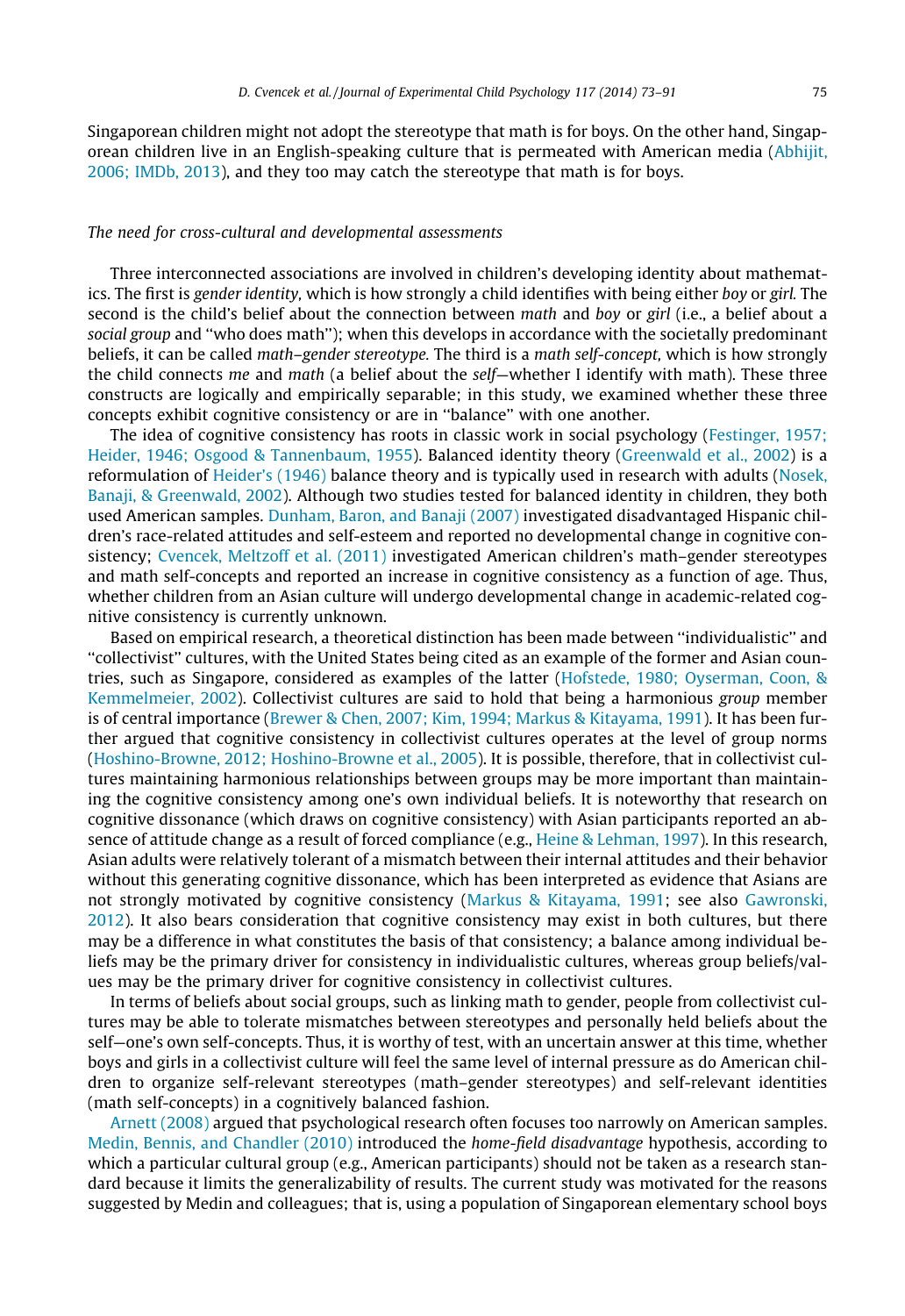and girls would allow us to broaden the inferences that can be drawn beyond the single study of American children's implicit math–gender stereotypes.

The current study adds to existing research in four specific ways. First, we examined whether principles of cognitive consistency operate in children from an Asian culture. Second, we assessed math–gender stereotypes in children from Singapore, a country in which children excel in math; do such highperforming children still hold the stereotype that math = boy? Third, we tested for developmental changes in both math–gender stereotypes and cognitive consistency across the elementary school years. Fourth, we used both implicit and explicit measures in the same Singaporean elementary school children, providing converging information about developing social cognition.

## Method

## **Participants**

This study was part of a larger one about Singaporean math. The current report represents the findings related to the evidence for the cognitive consistency obtained with implicit and explicit measures of gender identity, math–gender stereotype, and math self-concept. The study took place in three elementary school sites in Singapore. Students' teachers were informed about the study and given consent forms. Schools mailed the consent forms to the parents, and completed forms were collected by the teachers. During the 2011–2012 school year when these data were collected, the student enrollment in each of these schools ranged between 1400 and 1800 per year. The math curriculum in all of the schools consisted of a combination of individual practice and group activities to create able problem solvers. The English curriculum in the schools aimed to encourage students to read and also to think critically about what is read.

All participants were drawn from the first, third, and fifth grades at the three participating schools. A total of 172 children (83 boys and 89 girls) were tested. None of the children had repeated a grade. The mean ages for children attending each of the three school grades were as follows: Grade 1,  $M = 7.36$  years,  $SD = 0.37$ ; Grade 3,  $M = 9.38$  years,  $SD = 0.30$ ; and Grade 5,  $M = 11.38$  years,  $SD = 0.34$ . The sample sizes and gender breakdown of the participants were as follows: Grade 1,  $n = 55, 29$  boys and 26 girls; Grade 3,  $n = 61$ , 26 boys and 35 girls; and Grade 5,  $n = 56$ , 28 boys and 28 girls. According to the school records, the children in our sample were 84.9% Chinese, 7.6% Indian, and 7.6% Malay, with 1 student listed as multiracial

## Procedure

Children were tested in groups of up to 4 in a separate quiet room outside of their classroom, with each child seated at a desk facing a laptop computer. The test session began with a 3- to 5-min description of the study, during which children were familiarized with the room and apparatus. Children were told that they would be ''asked some questions'' and then would ''play a computer game.'' The methods were largely the same as in a study of American elementary school children [\(Cvencek,](#page-16-0) [Meltzoff et al., 2011](#page-16-0)), with a few departures to (a) ensure sensitivity to culturally appropriate practices associated with testing in Singaporean schools and (b) allow for more complete counterbalancing of experimental conditions.

## Implicit Child IAT measures

The Implicit Association Test (IAT; [Greenwald, McGhee, & Schwartz, 1998\)](#page-17-0) is a computerized categorization task that measures relative strengths of associations among concepts without requiring self-report. A child-friendly adaptation of the adult IAT method that is suitable for elementary school children has been described in detail by two teams [\(Baron & Banaji, 2006; Cvencek, Meltzoff et al.,](#page-16-0) [2011\)](#page-16-0). Here we used the one reported by [Cvencek, Meltzoff et al. \(2011\).](#page-16-0) It modifies the adult methodology by using sounds to communicate concepts and using large response buttons instead of a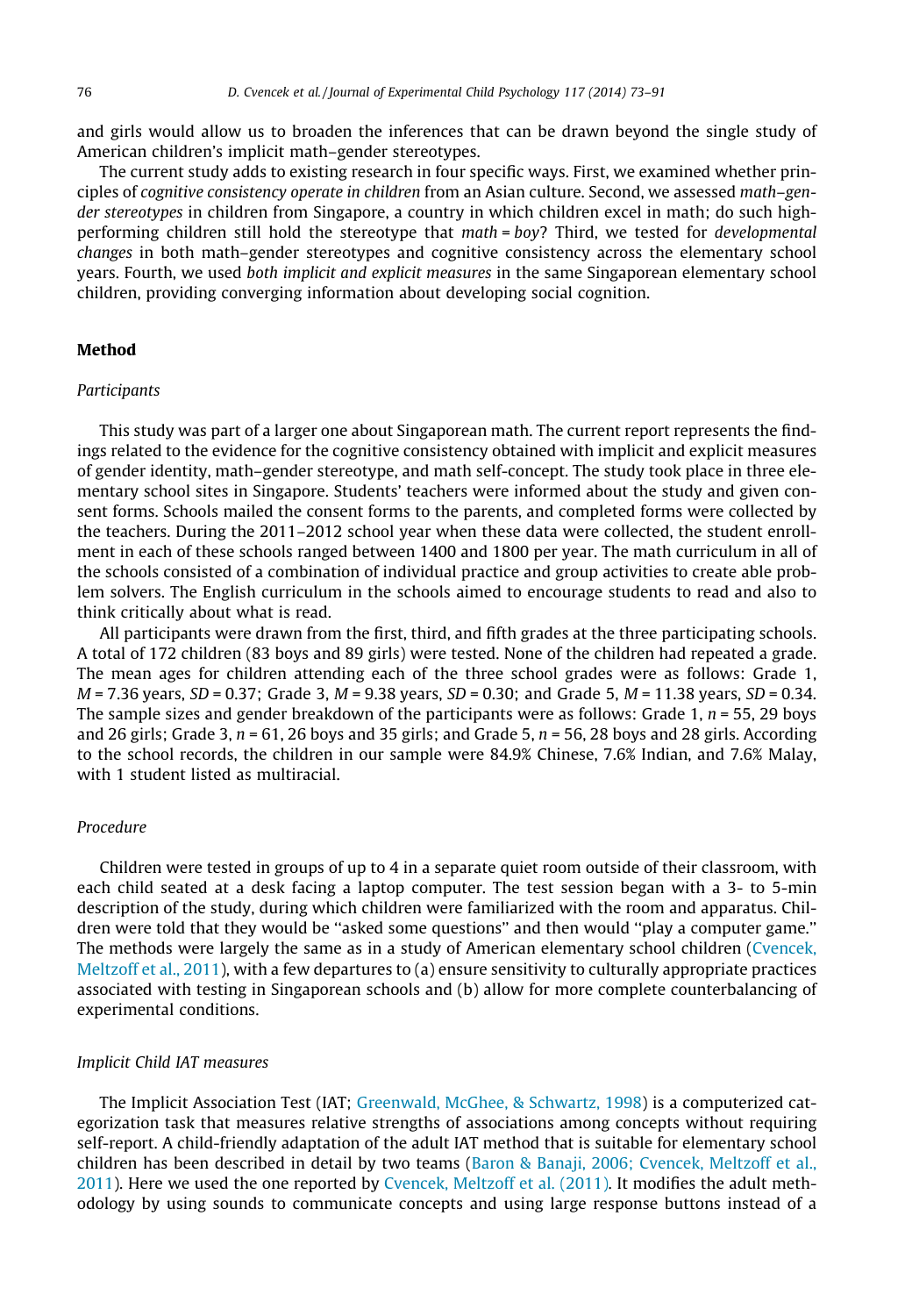typical computer keyboard. The procedure was used to assess gender identity, math–gender stereotype, and math self-concept.

During the administration of three Child IATs, children sorted stimuli from the following six categories: boy, girl, math, reading, me, and not-me. Each category consisted of four exemplar stimuli. For example, for the category *math*, the exemplars were addition, numbers, graph, and math (see the Appendix for the full list of categories and the exemplar stimuli). To reduce the need for reading in this young sample, each stimulus was spoken in a female voice. The speech emanated from a speaker below the screen and was synchronized with the onset of the written stimulus on the screen. Error responses were followed by a red question mark appearing on the computer screen. After committing an error, children could not advance to the next trial until they provided the correct response. For each of the three Child IATs, a D score was calculated using the scoring algorithm from [Greenwald, Nosek,](#page-17-0) [and Banaji \(2003\)](#page-17-0), which constrains the resulting scores to have bounds of  $-2$  and +2. This algorithm was successfully used previously with elementary school children [\(Cvencek, Meltzoff et al., 2011\)](#page-16-0).

## Child IAT stimuli adaptations for Singapore

To ensure cultural sensitivity, each stimulus was spoken by a Singaporean native. For the boy/girl stimuli, we used eight common Singaporean boy and girl names (see Appendix) derived from a pilot study. In this pilot work, Singaporean elementary school students  $(N = 150)$  were asked to write down five boy names and five girl names. Their responses were tallied, and the eight most frequently listed boy and girl names were used in the experiment. For the math/reading and me/not-me categories, we used the words listed in the Appendix, which were used previously by [Cvencek, Meltzoff et al. \(2011\).](#page-16-0) Except for these changes, the procedure was the same as in [Cvencek, Meltzoff et al. \(2011\).](#page-16-0) Each of the three Child IATs followed the same protocol, which is described in detail below using the math–gender stereotype measure.

## Math–gender stereotype Child IAT

During the math–gender stereotype Child IAT, children first practiced sorting boy and girl stimuli. Each stimulus was presented in the middle of the computer screen, and each child was asked to sort the stimuli by pressing one of two response buttons. For example, they responded to boy stimuli by pressing the left response button and responded to girl stimuli by pressing the right response button. Then children sorted math and reading stimuli using the same two response buttons. These two singlediscrimination tasks were 16 trials each.

Next children completed two combined tasks in which all four categories were represented simultaneously. Each combined task consisted of two blocks of 24 ''practice'' trials and 24 ''test'' trials, yielding a total of 48 trials for each of the combined tasks (the order of the combined tasks was counterbalanced across participants; see below for full counterbalancing details). In the first combined task, the previously viewed stimuli were presented one at a time, and children were instructed to sort them as quickly as possible using the two response buttons. In one condition, math and boy stimuli shared one response key, with *reading* and girl stimuli sharing the other. After completing the combined task, the response buttons associated with the math and reading categories were reversed and children were asked to sort only math and reading stimuli in another single-discrimination task (16 trials). Then participants completed the second combined task, in which math and girl stimuli shared one response key, with reading and boy stimuli sharing the other. Positive scores indicated stronger association of math with own gender than with opposite gender (which, given the IAT methodology, is also an association of reading with opposite gender more than with own gender).

In the math–gender stereotype Child IAT, we used the categories of female versus male and reading versus math. Reading is a natural contrast to math because (a) reading and math education are mandated from the first grade onward and (b) standardized tests across many countries have reading and math portions.

## Gender identity Child IAT

During the gender identity Child IAT, children classified the stimuli representing the categories me, not-me, boy, and girl. In one combined task, me and boy stimuli shared one response key, with not-me and girl stimuli sharing the other. In the other combined task, two of the response assignments were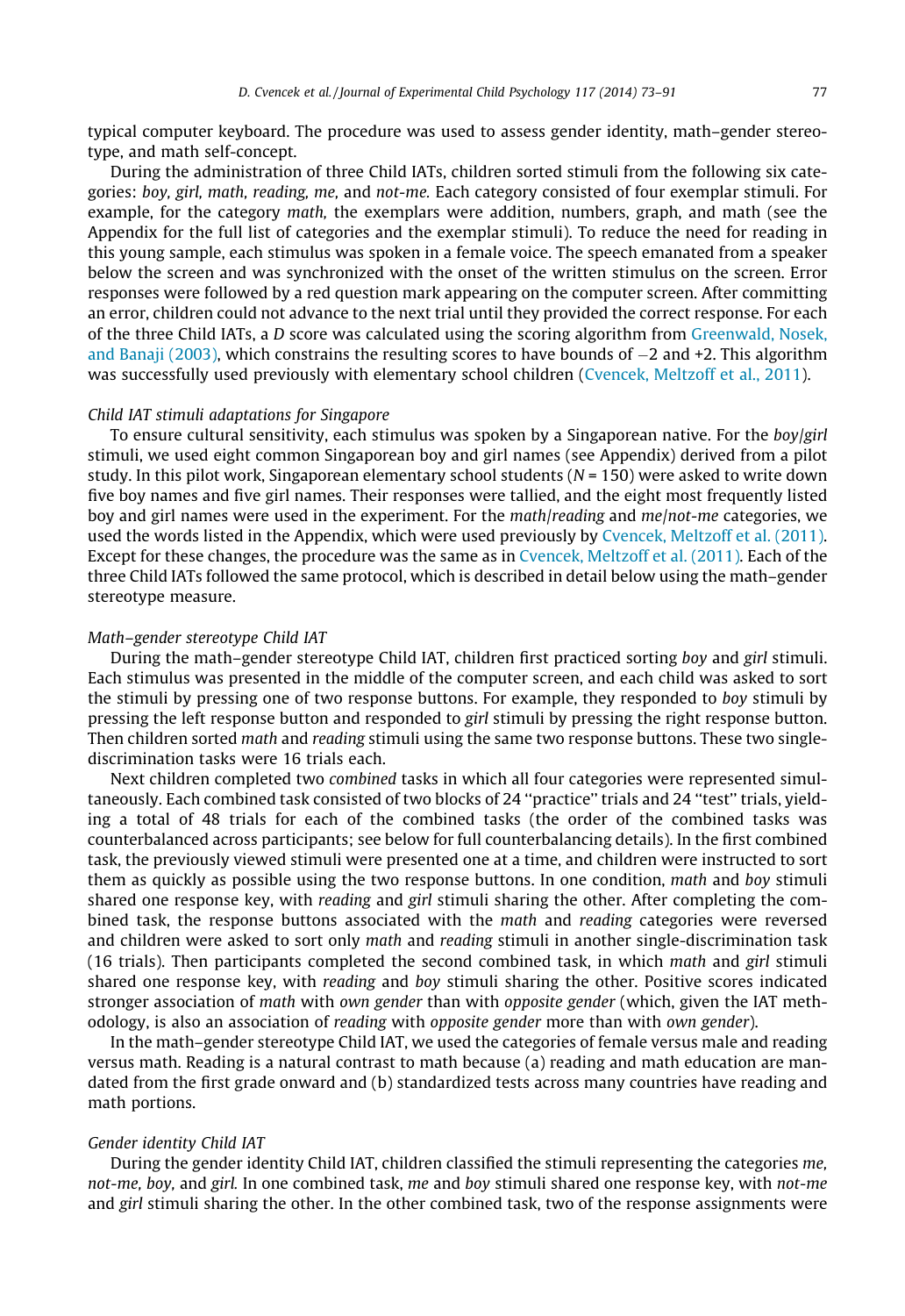reversed, such that me and girl stimuli shared one key while not-me and boy stimuli shared the other. Positive scores indicated stronger association of me with boy than with girl.

## Math self-concept Child IAT

During the math self-concept Child IAT, children classified the stimuli representing the categories me, not-me, math, and reading. In one combined task, math and boy stimuli shared one response key, as did reading and girl stimuli. In the other combined task, left versus right assignment of me/not-me stimuli was reversed. Positive scores indicated stronger association of me with math relative to reading.

## Counterbalancing

For the implicit measures, there were 16 counterbalancing conditions: 2 (Order of Administration of Implicit and Explicit Measures)  $\times$  2 (Order of Child IATs)  $\times$  2 (Order of Combined Tasks Within Each Child IAT)  $\times$  2 (Left/Right Side Assignment of Categories in Each Combined Task). This means that within each Child IAT, the order of the two combined tasks was counterbalanced, the categories assigned to left and right were counterbalanced across participants and Child IATs, and the order of administration of implicit and explicit measures was also counterbalanced across participants in the current study. Following [Cvencek, Meltzoff et al. \(2011\)](#page-16-0), the gender identity Child IAT and math self-concept Child IAT were in the first and third positions (counterbalanced), with the math–gender stereotype Child IAT being administered in the second position. Moreover, both gender of the experimenter (2 male and 2 female) and race of the experimenter (2 Caucasian and 2 Asian) were counterbalanced across participants. On average, the administration of implicit measures took 20 min.

## Explicit self-report measures

To measure students' explicit gender identity, math–gender stereotype, and math self-concepts, we drew on the procedure used by [Cvencek, Meltzoff et al. \(2011\)](#page-16-0). This procedure is based on six Likert scales adapted from [Harter and Pike's \(1984\)](#page-17-0) Pictorial Scale of Perceived Competence and Acceptance for Young Children. Examples of the procedure for the three explicit measures are provided below.

## Likert scales

Measures assessing each of the three constructs consisted of two questions each. For each question, children were shown a pair of line drawings of boy and girl characters and were asked to report (a) which of the two characters they believed possessed an attribute (e.g., liking math) to a greater degree and (b) whether each character possessed the attribute "a little" or "a lot." The latter was done by pointing to two different-sized circles to indicate less versus more possession of the attribute. The explicit measures were scored so that each measure had the computational lower and upper bounds of -2 and +2, respectively.

The gender identity measure asked children to select which character (boy or girl) was ''more like you.'' Positive values indicated that the child picked the boy character as being more like the self. The math–gender stereotype measure asked children to select which character (boy or girl) ''liked to do math more.'' Positive values indicated that the child picked the same-sex character as liking to do math more. The math self-concept measure consisted of a pair of pictures showing two characters of the same sex as the test child, one engaged in math and one engaged in reading, and children were asked to select which was ''more like you.'' Positive values indicated that the child picked the samesex character that was doing math as being more like him or her.

#### Counterbalancing

For the explicit measures, there were 24 counterbalancing conditions: 2 (Order of Administration of Implicit and Explicit Measures)  $\times$  6 (Order of Explicit Measures)  $\times$  2 (Left/Right Side Assignment of Male Characters/Characters Doing Math and Female Characters/Characters Doing Reading in Each Measure). The order of the three explicit constructs was counterbalanced across participants. The left–right assignment of gender of the characters and the names used for each character were also counterbalanced across participants. The order of administration of explicit and implicit measures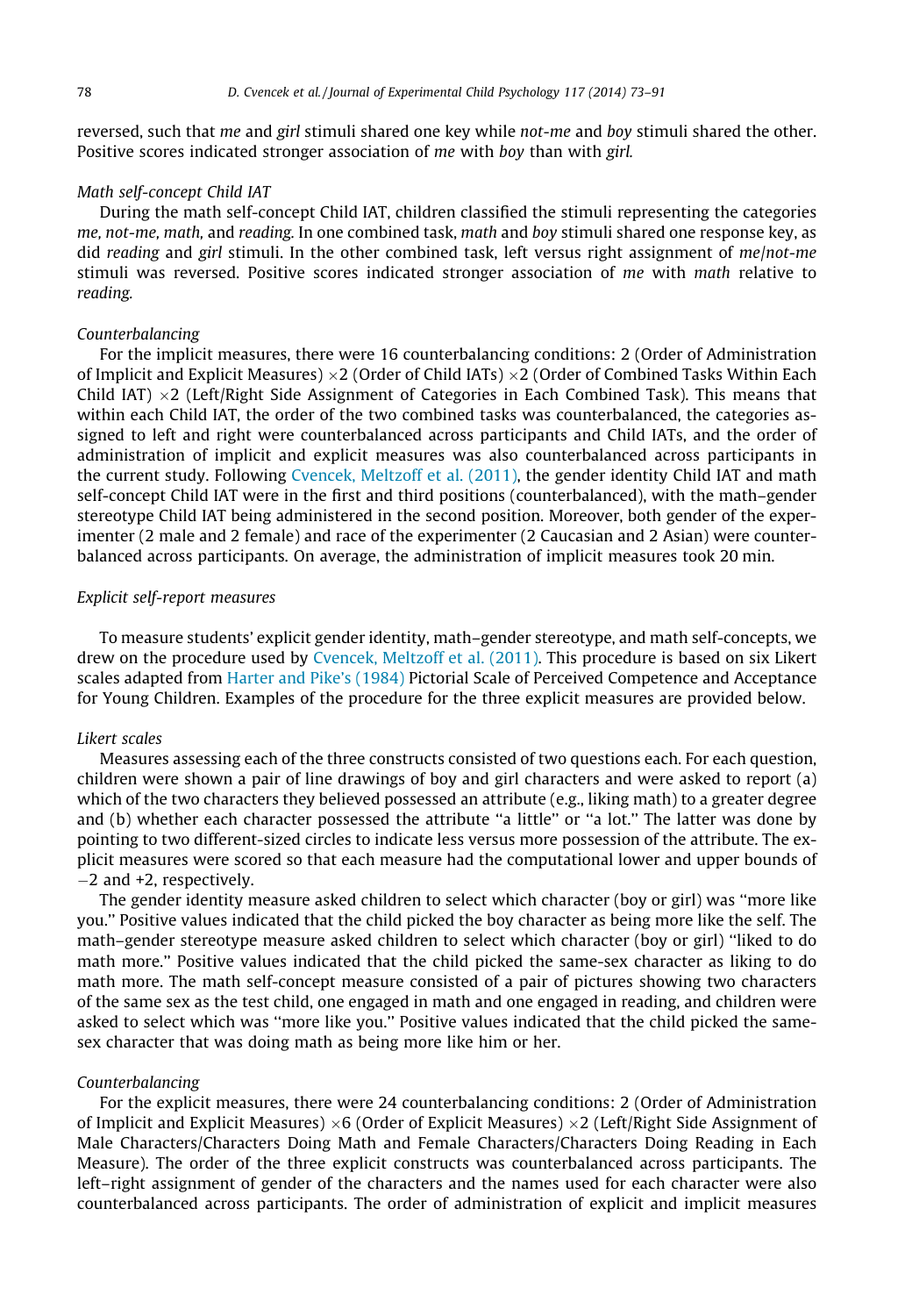was counterbalanced across participants. On average, the administration of explicit measures took 5 min.

## Internal consistency

For implicit measures, Cronbach's  $\alpha$  was calculated from two D measures computed for matched 24-trial subsets of each IAT. Cronbach's  $\alpha$  coefficients for the math–gender stereotype, gender identity, and math self-concept IATs were .74, .87, and .80, respectively.

For the explicit measures, Cronbach's  $\alpha$  coefficients for gender identity and math self-concept were .83 and .75, respectively. The two Likert items that comprised the explicit math–gender stereotype scale were (a) who likes to do math more and (b) who likes to read more. Thus, the expectation was for a low correlation between these two Likert items—and therefore a low internal consistency of the explicit math–gender stereotype measure—which was the case, Cronbach's  $\alpha$  = .31.

## Data reduction

Implicit measures were analyzed after excluding participants who met any one of three exclusion criteria, as is commonly done in both the adult IAT and Child IAT literature ([Cvencek, Meltzoff et al.,](#page-16-0) [2011; Dunham, Baron, & Banaji, 2006; Greenwald et al., 2003\)](#page-16-0): (a) 10% or more of their responses faster than 300 ms, (b) error rate of 35% or higher in at least one of the three IATs, or (c) average response latency 2 standard deviations above the mean response latency for the whole sample in at least one of the participant's three Child IATs. These criteria excluded 17 participants (9.9%), leaving 155 participants (71 boys and 84 girls) for analyses.

Explicit data were analyzed after excluding data from 5 participants (2.9%) due to excessively slow responding (either 30 s or longer to respond to three or more explicit items or 90 s or longer to respond to any item), leaving 167 participants (81 boys and 86 girls). The 5 excluded children did not seem to be ''on task'' or to understand what the questions were asking. This data reduction procedure was applied previously by [Cvencek, Meltzoff et al. \(2011\)](#page-16-0) using the same three explicit measures. Critically, the data reduction for all of the factors noted above did not change the direction or pattern of significant results compared with analyses of the full sample, but it did provide increased power as indicated by larger  $t$  ratios for the statistically significant effects reported below.

## Results

Preliminary analyses examined the effects of student background variables (race/ethnicity, school, school grade, and experimenter) and experimental design factors (order of administration of implicit vs. explicit measures, order of administration of the three Child IATs, order of administration of combined tasks within each Child IAT, left–right assignment of categories for each Child IAT combined task, order of administration of the three explicit measures, and left–right assignment of characters for each explicit scale item). The main conclusion from these preliminary analyses was that none significantly influenced implicit or explicit scores (all  $ps > .14$ ); therefore, we collapsed across these factors for the main effects reported below.

## Implicit and explicit measures

[Fig. 1](#page-7-0) displays the results for both the implicit and explicit measures separately for boys and girls, combined over the three school grades.

## Gender identity

The results for gender identity were unsurprising but are assessed because they are used later as part of the statistical assessment of cognitive consistency. As expected, on the implicit measure, boys associated me with boy more strongly than did girls,  $t(153) = 10.99$ ,  $p < .001$ . Follow-up one-sample t tests were conducted to test for the statistical difference from the value of 0, where 0 indicated that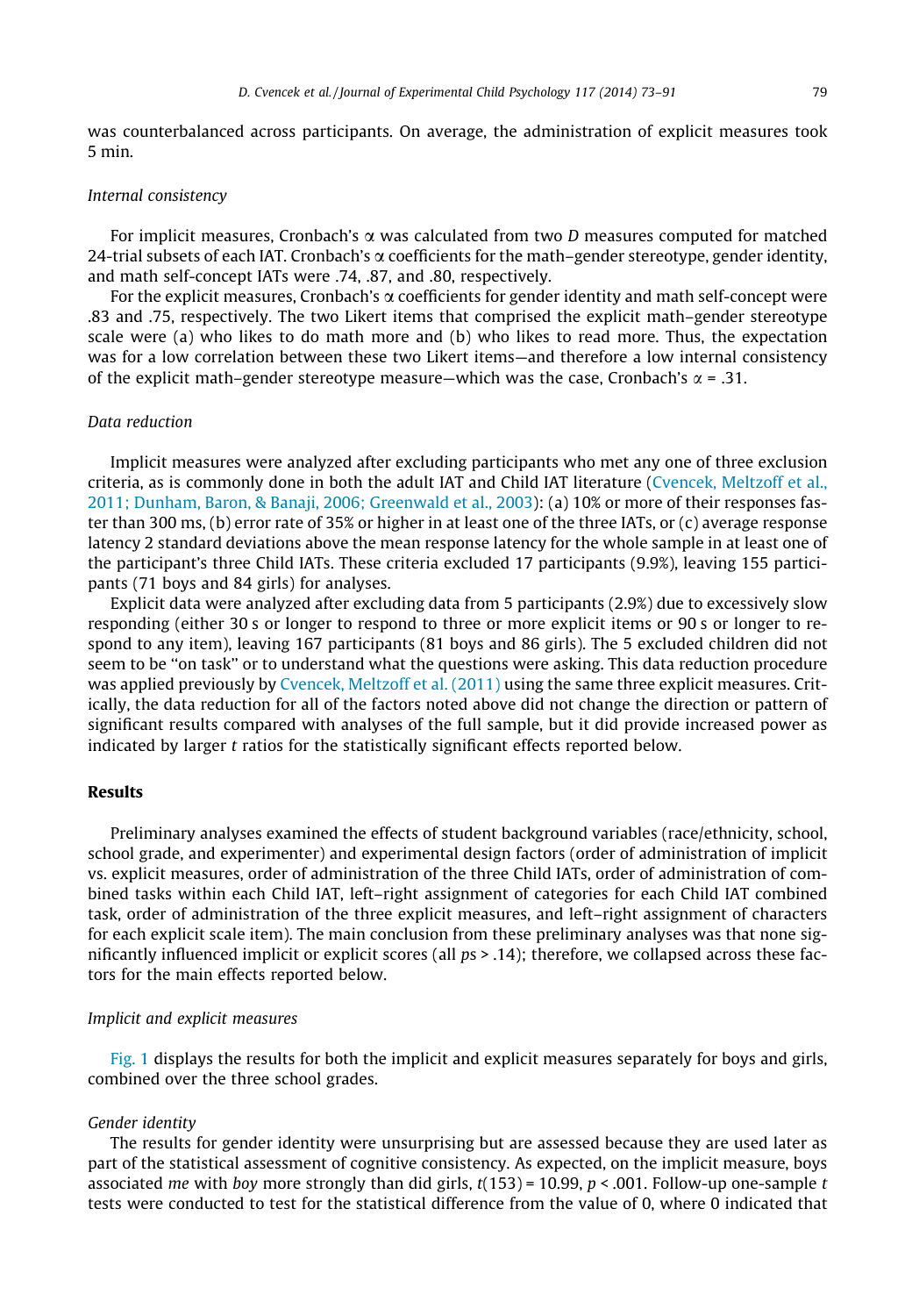<span id="page-7-0"></span>

Fig. 1. Overall results for child implicit (A) and explicit (B) measures in Singaporean boys and girls. Asterisks (\*) indicate significant sex differences. Error bars show standard errors.

the association of me with boy was as strong as the association of me with girl. On the implicit measure, results indicated that for boys the association of me with boy was statistically different from 0 in the male direction ( $M = .30$ ,  $SD = .43$ ),  $t(70) = 5.92$ ,  $p < .001$ , and for girls it was statistically different from 0 in the female direction (M =  $-.41$ , SD = .38), t(83) =  $-9.96$ , p < .001.

On the explicit measure, boys also associated me with boy more strongly than did girls,  $t(165) = 19.32$ ,  $p < .001$ . One-sample t tests indicated that the association of me with boy was statistically different from 0 in the male direction for boys ( $M = .91$ ,  $SD = .47$ ),  $t(80) = 17.63$ ,  $p < .001$ , and also statistically different from 0 in the female direction for girls (*M* =  $-.65$ , *SD* =  $.57$ ), t(85) =  $-10.54$ ,  $p < .001$ .

Simply recoding the implicit and explicit gender identity measures to indicate *me* = own gender association allowed us to perform direct statistical tests to assess the magnitude differences between boys' and girls' gender identity (both boys and girls identified with their own gender, but did they do so to the same degree?). On the implicit measure, girls associated me with own genderto a higher degree than did boys, but this difference was not statistically significant,  $t$ (153) =  $-1.74$ , p = .08. On the explicit measure, boys associated me with own gender more strongly than did girls,  $t(165) = 3.06$ ,  $p = .003$ .

#### Math–gender stereotype

On the implicit measure, boys associated math with own gender significantly more than did girls,  $t(153) = 3.65$ ,  $p < .001$ . Follow-up one-sample t tests were conducted to test for the statistical difference from the value of 0, where 0 indicated that the association of math with own gender was as strong as the association of math with opposite gender. Results indicated that boys significantly associated math with their own gender ( $M = .09$ ,  $SD = .31$ ),  $t(70) = 2.48$ ,  $p = .015$ . Girls significantly associated math with opposite gender (M =  $-.09$ , SD = .31), t(83) =  $-2.70$ , p < .01.

Similarly, on the explicit measure, boys were more likely to pick the same gender character as ''liking to do math more" than were girls,  $t(165) = 2.08$ ,  $p < .05$ . One-sample t tests indicated that the association of math with own gender was statistically different from 0 in the own-gender direction for boys  $(M = .19, SD = .74)$ ,  $t(80) = 2.33$ ,  $p < .05$ , but not statistically different from 0 for girls  $(M = -.06,$  $SD = .84$ ,  $p > .48$ .

## Math self-concept

On the implicit measure, boys associated me with math more than did girls,  $t(153) = 3.34$ ,  $p = .001$ . Follow-up one-sample t tests were conducted to test for the statistical difference from the value of 0, where 0 indicated that the association of me with math was as strong as the association of me with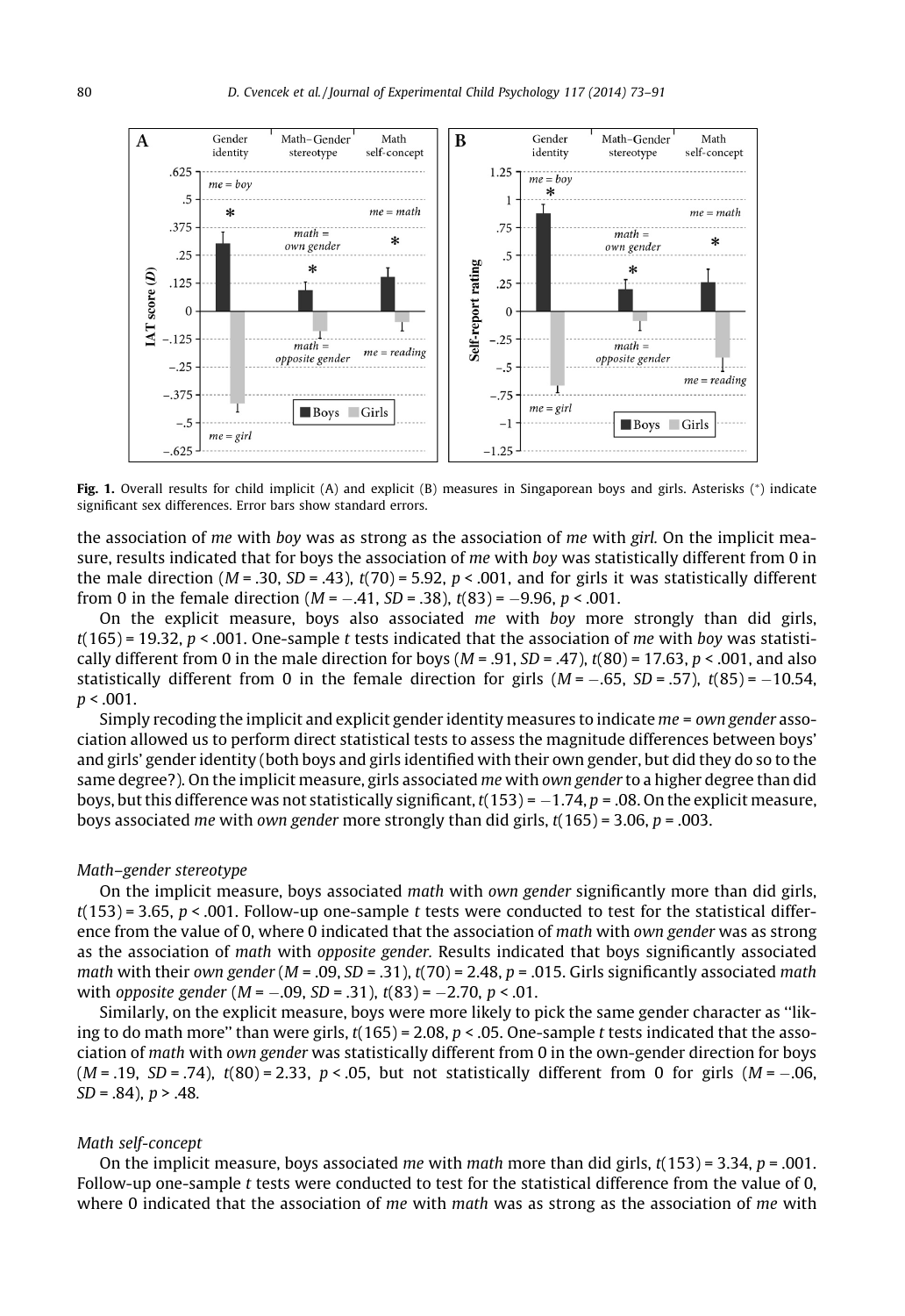reading. On the implicit measure, results indicated that the association of me with math was statistically different from 0 in the math direction for boys ( $M = .15$ ,  $SD = .38$ ),  $t(70) = 3.36$ ,  $p = .001$ , but not statistically different from 0 for girls ( $M = -.05$ , SD = .37),  $p > .20$ .

Similarly, on the explicit measure, boys identified more with the same-gender character who was solving a math problem than did girls,  $t(165) = 3.37$ ,  $p < .001$ . On the explicit measure, one-sample t tests indicated that the association of me with math was statistically different from 0 in the math direction for boys ( $M = .26$ ,  $SD = 1.07$ ),  $t(80) = 2.18$ ,  $p < .05$ , and also statistically different from 0 in the reading direction for girls ( $M = -.33$ ;  $SD = 1.17$ ),  $t(85) = -2.59$ ,  $p < .05$ .

## Developmental changes in the three constructs

To examine age effects for each of the three constructs, a series of six hierarchical regressions was conducted. In each regression, age was entered as a predictor. For each of the regressions, the predictors were participants' implicit gender identity, explicit gender identity, implicit math–gender stereotype, explicit math–gender stereotype, implicit math self-concept, and explicit math self-concept. Only the analysis involving implicit math–gender stereotype revealed significant results; therefore, it is the only one discussed in detail below (all other  $ps > .51$ ) (see [Fig. 2](#page-9-0)).

In a follow-up regression analysis, the implicit math–gender stereotype measure was recorded so that positive scores indicated math = boy association. This measure was entered as a criterion and gender was entered as a predictor at Step 1. Age was added as a predictor at Step 2, and the Age  $\times$  Gender product was added as a predictor at Step 3. The main effect of gender was not significant at regression Step 1, 2, or 3 (all  $ps > .25$ ). The main effect of age was significant at Step 2 ( $\Delta R^2 = .03$ ,  $\beta = .19$ ),  $t(152) = 2.36$ ,  $p < .02$ , showing that children's implicit math–gender stereotype was becoming stronger in the math = boy direction with increasing age. The Age  $\times$  Gender interaction was not significant at Step 3 ( $p > .19$ ), showing that the developmental increase in implicit math–gender stereotype was equally strong for boys as it was for girls.

## Correspondence between implicit and explicit measures

Past research in adult social psychology has reported a lack of correspondence between implicit and explicit measures [\(Banaji & Greenwald, 1994; Banaji & Hardin, 1996; Bosson, Swann, & Pennebak](#page-16-0)[er, 2000\)](#page-16-0). However, a growing body of literature with children is providing evidence that implicit and explicit measures often correspond to one another. Zero-order correlations between the implicit and explicit measures are presented in Table  $1<sup>1</sup>$ . The correspondence between implicit and explicit measures was strong for the gender identity measures, moderate for the math self-concept measures, and low for the math–gender stereotype measures. This pattern of implicit–explicit correspondence is of interest to developmental theory and is highly interpretable.

There was robust implicit–explicit correspondence for constructs involving the self (i.e., identity or self-concept constructs). That is, there were significant positive correlations between implicit and explicit gender identity and also between implicit and explicit math self-concepts.<sup>2</sup> In contrast, there

 $<sup>1</sup>$  The reader might wonder whether these correlations shown in [Table 1](#page-10-0) strengthen or weaken as a function of school grade. To</sup> examine this, we further conducted 45 possible comparisons (i.e., the 15 correlations shown in [Table 1](#page-10-0) in pairwise comparisons for each of the three school grades). Of these, only 4 were statistically significant, a number close to what would be expected by chance. More specifically, each correlation coefficient was first converted to a z score using Fisher's r-to-z transformation, and the resulting z scores were compared using Formula 2.8.5 from [Cohen and Cohen \(1983, p. 54\).](#page-16-0) The four significant effects are the following. First, the correlation between implicit gender identity and implicit math–gender stereotype was stronger in Grade 5 than in Grade 1 ( $p = .009$ ). Second, the correlation between implicit gender identity and implicit self-concept was stronger in Grade 5 than in Grade 3 ( $p = .014$ ). Third, the correlation between implicit gender identity and explicit math–gender stereotype was stronger in Grade 3 than in Grade 1 ( $p = 0.021$ ). Fourth, the correlation between explicit gender identity and implicit math–gender stereotype was stronger in Grade 5 than in Grade 1 ( $p = 0.037$ ). If one chooses to give weight to these 4 of 45 comparisons, a likely interpretation might be that as children progress through elementary school, their gender identity becomes more multidimensional and gender becomes more central to their academic identities (math self-concepts) and their beliefs about social groups (math–gender stereotypes) [\(Egan & Perry, 2001; Ruble et al., 2004](#page-17-0)).

 $2$  It is also of interest that there is a significant positive correlation between explicit gender identity and implicit math selfconcept. This effect fits with the idea of cognitive consistency; the stronger the association between self and one's social group (gender identity), the greater the individual's personal identification with the academic attribute that the culture stereotypically links to one's own social group (math self-concept).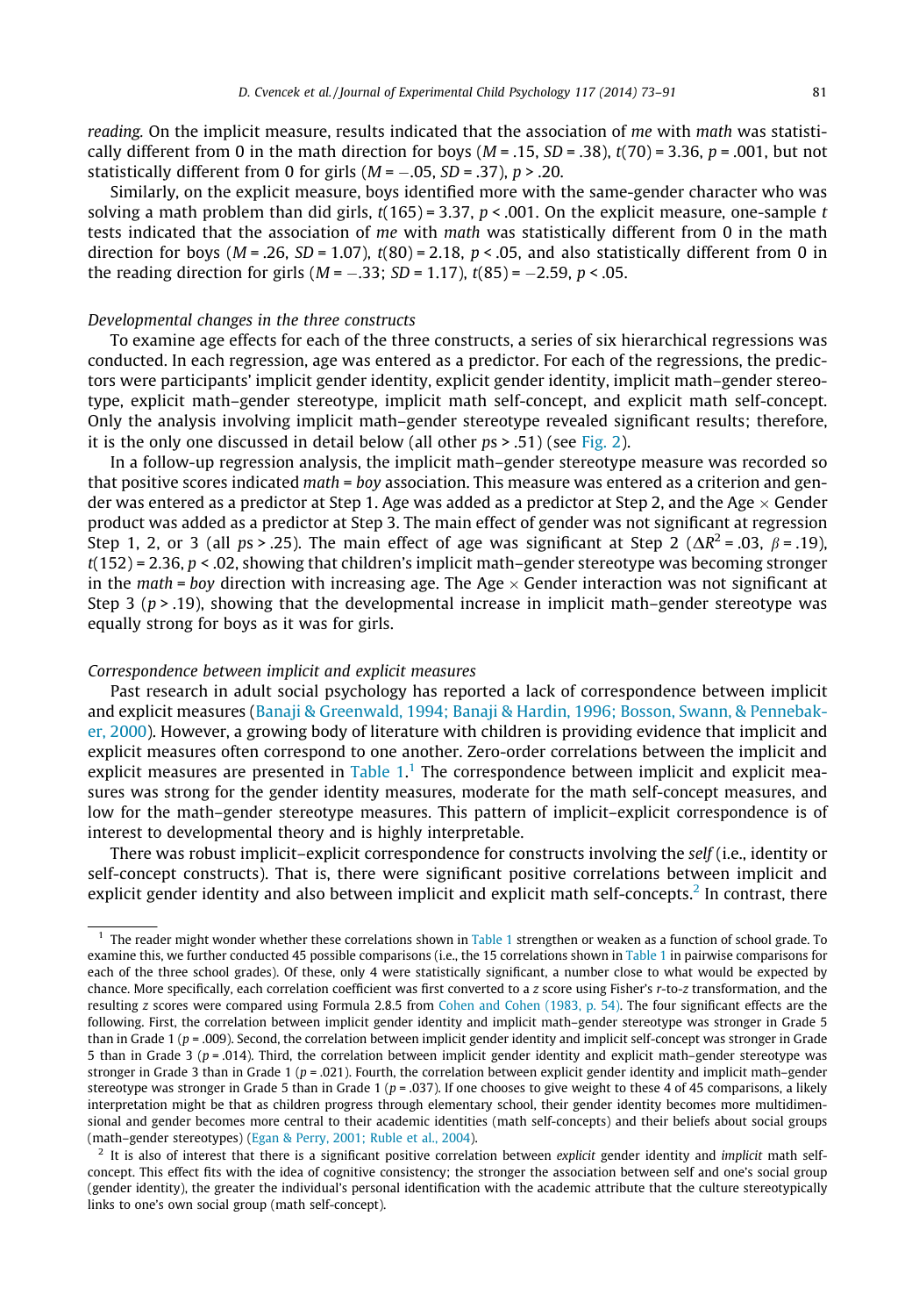<span id="page-9-0"></span>

Fig. 2. Results for implicit (A) and explicit (B) measures in first-, third-, and fifth-grade Singaporean boys and girls. IAT, Implicit Association Test. Asterisks (\*) indicate significant sex differences. N = 155 for the implicit measures, and N = 167 for the explicit measures. Error bars show standard errors.

was a low to nonexistent correlation between implicit and explicit measures of the cultural stereotype (see, math–gender stereotype column). This lack of a correlation between implicit and explicit stereotype measures is to be expected for socially sensitive domains such as stereotypes. One interpretation is that participants are regulating their verbal explicit answers to conform in part to ''social desirability,'' which leads to a divergence in their verbal (explicit) responses versus their more nondeliberate automatic (implicit) responses. Impression management in verbal responses to an experimenter has been discussed previously as a source of dissociation in implicit/explicit measures in some domains in adults [\(Green](#page-17-0)[wald et al., 2002; Hofmann, Gawronski, Gschwendner, Le, & Schmitt, 2005](#page-17-0)) and children ([Steffens, Jele](#page-18-0)[nec, & Noack, 2010\)](#page-18-0).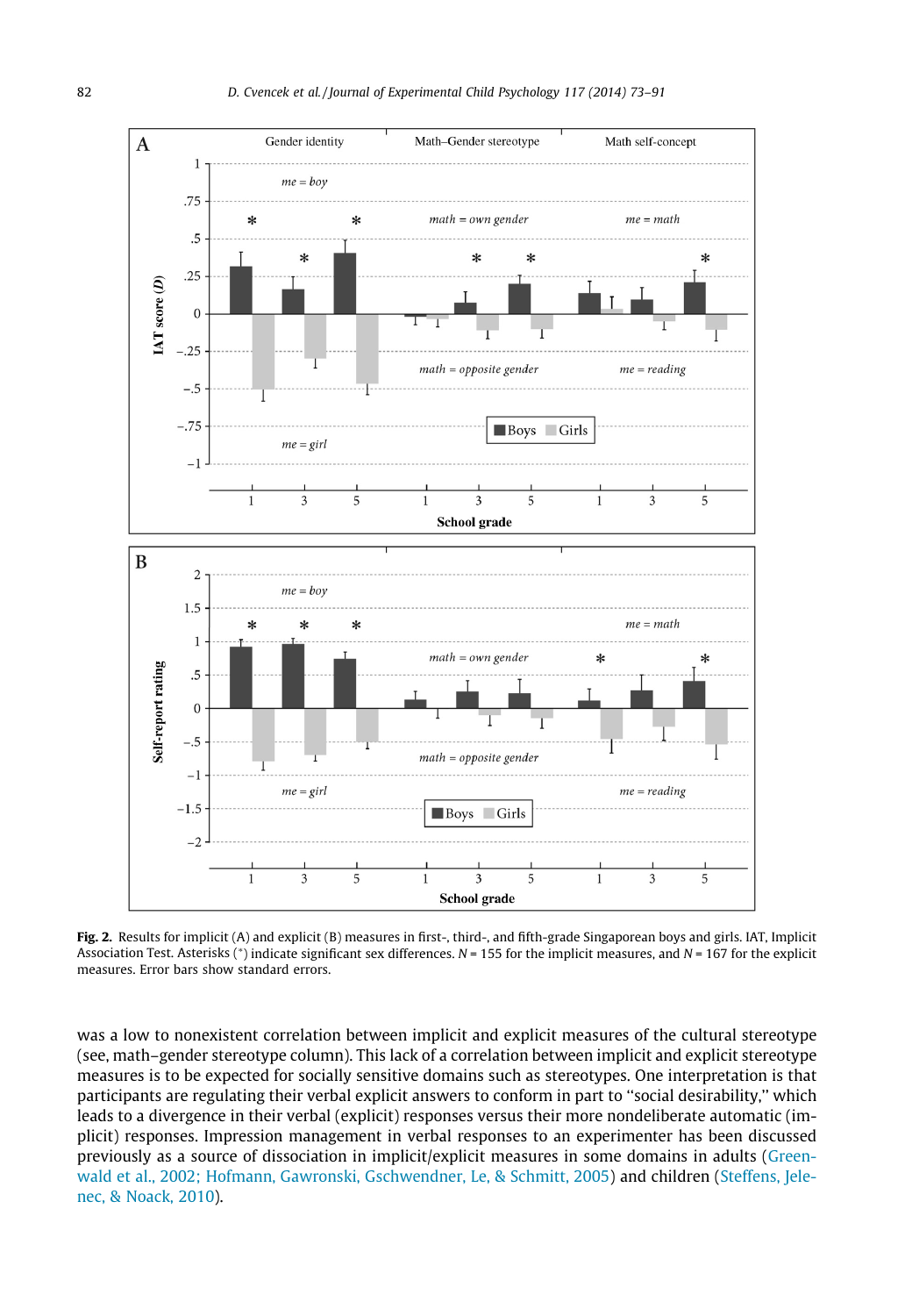#### <span id="page-10-0"></span>Table 1

Correlations among implicit and explicit measures.

| Measure                                                                                                                                                  | Implicit<br>math-gender<br>stereotype | Implicit math<br>self-concept              | Explicit<br>gender<br>identity     | Explicit<br>math-gender<br>stereotype | Explicit math<br>self-concept        |
|----------------------------------------------------------------------------------------------------------------------------------------------------------|---------------------------------------|--------------------------------------------|------------------------------------|---------------------------------------|--------------------------------------|
| Implicit gender identity<br>Implicit math-gender stereotype<br>Implicit math self-concept<br>Explicit gender identity<br>Explicit math-gender stereotype | $.24$ <sup>**</sup>                   | $.25$ <sup>**</sup><br>$.21$ <sup>**</sup> | $.61$ ****<br>$.22$ **<br>$.25***$ | .03<br>$-.02$<br>.15<br>.14           | .12<br>.15<br>.16<br>.17<br>$.33***$ |

Note: The reported zero-order correlations collapse across participant gender and school grade, Ns = 151 to 167.  $p < 0.05$ .

# \*\*  $p < .01$ .

 $p < .001$ .

## Cognitive consistency

We were interested in the relation or "consistency" among the constructs of gender identity, math– gender stereotype, and math self-concept. [Greenwald and colleagues \(2002\)](#page-17-0) provided a mathematical procedure for statistically testing for balanced identity among constructs related to the self, the 4-test method. The assumption underlying the 4-test method is that any one of the three constructs of gender identity, math–gender stereotype, and math self-concept can be predicted from the relationship between the values of the other two. That is, if a participant shows a strong  $me = boy$  association (male gender identity) and a strong boy = math association (math–gender stereotype), then the me = math association is expected to result (math self-concept). Statistically, this logic suggests the use of the two-way interaction term between any two constructs as the predictor of the third construct [\(Green](#page-17-0)[wald et al., 2002\)](#page-17-0). This method has been applied successfully in adult social psychology ([Aidman &](#page-16-0) [Carroll, 2003\)](#page-16-0), developmental psychology ([Dunham et al., 2007](#page-16-0)), educational psychology [\(Devos &](#page-16-0) [Cruz Torres, 2007\)](#page-16-0), and ethnic minority psychology [\(Devos, Gavin, & Quintana, 2010\)](#page-16-0). We used this 4-test method to examine whether the interrelations among gender identity, math–gender stereotype, and self-concept reflected the theorized balanced configuration.

## Statistical tests

Statistical tests of the balanced identity involve a two-step hierarchical linear regression. In Step 1, the measure of each of three constructs is predicted solely from the multiplicative product of the other two measures. In Step 2, the two other variables are added individually. This method intentionally sidesteps the standard statistical procedure of first entering the component variables as predictors before testing a product term.

With three measures (gender identity, math–gender stereotype, and math self-concept), this analysis can be done with two of the three measures as multiplicative predictors in the two-step hierarchical regression and the third as a criterion. Each of these three regressions offers an opportunity to pass four tests. First, the multiple R at Step 1 should be statistically significant and the regression coefficient of the product term  $(b_1)$  should be numerically positive. Second, the value of  $b_1$  at Step 2 should remain numerically positive. Third, the increase in variance explained in the criterion should not be statistically significant at Step 2. Fourth, neither of the regression coefficients associated with the two individual predictors at Step 2 ( $b_2$  and  $b_3$ ) should differ from zero. (Note that for these analyses, the math–gender stereotype measure was scored so that the association of boy with math was numerically positive.)

[Table 2](#page-11-0) shows results of the 4-test method applied to the regression analyses for the three implicit and three explicit measures (gender identity, math–gender stereotype, and math self-concept). For each type of measure (implicit or explicit), there are 12 possible tests to confirm the theoretically expected pattern (i.e., each of the three regressions provides an opportunity to pass 4 tests). Results obtained with the implicit measures passed all 12 tests, conforming to expectations from the pure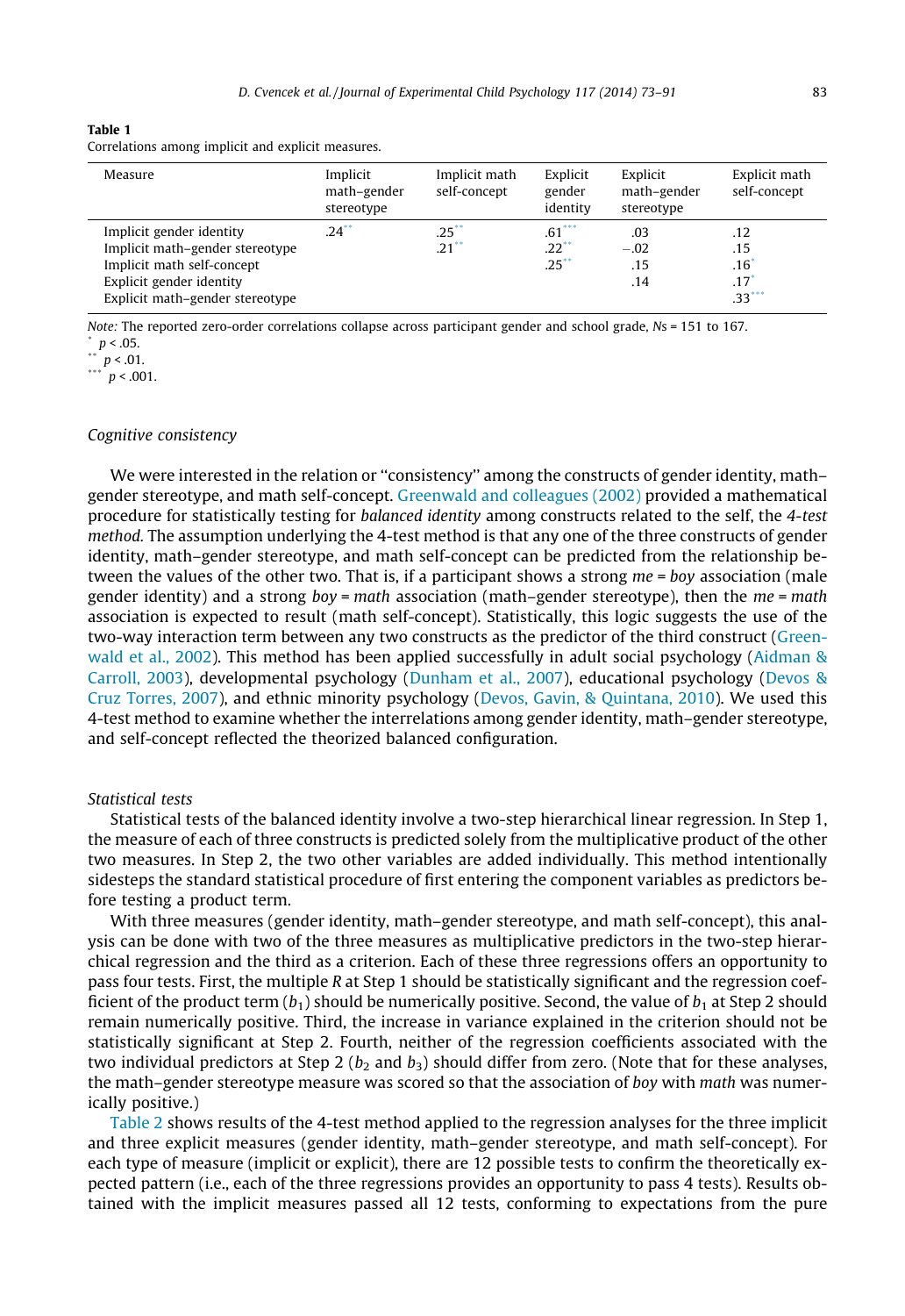| Measure<br>type | <b>Boys</b><br>(n) | Girls<br>(n) | Criterion (Y)             | Mean $(Y)$ in $SD$<br>units | Correlation between<br>predictors $(r)$ | Regression<br>step 1<br>(interaction) |                  | Regression step 2<br>(individual predictors) | Number tests<br>passed            |                         |                         |   |
|-----------------|--------------------|--------------|---------------------------|-----------------------------|-----------------------------------------|---------------------------------------|------------------|----------------------------------------------|-----------------------------------|-------------------------|-------------------------|---|
|                 |                    |              |                           |                             |                                         | Test 1<br>Beta <sup>a</sup>           | $\boldsymbol{p}$ | Test 2<br>Partial $r^b$                      | Test 3<br>$R^2$ gain <sup>c</sup> | Test 4a<br>Partial $rd$ | Test 4b<br>Partial $rd$ |   |
| Implicit        | 71                 | 84           | Gender identity           | $-.16$                      | $-.078$                                 | .231                                  | .004             | .142                                         | .030                              | .034                    | .176                    | 4 |
|                 | 71                 | 84           | Math-gender<br>stereotype | .30                         | $.249$ <sup>*</sup>                     | .179                                  | .026             | .165                                         | .003                              | .019                    | $-.060$                 | 4 |
|                 | 71                 | 84           | Math self-concept         | .11                         | .025                                    | .226                                  | .005             | .137                                         | .036                              | $-.067$                 | .187                    | 4 |
| Explicit        | 81                 | 86           | Gender identity           | .12                         | $-.031$                                 | .246                                  | .001             | .204                                         | .015                              | .061                    | .112                    | 4 |
|                 | 81                 | 86           | Math-gender<br>stereotype | $-.04$                      | .174                                    | .204                                  | .008             | $.202$ <sup>*</sup>                          | .004                              | $-.054$                 | .052                    | 4 |
|                 | 81                 | 86           | Math self-concept         | .19                         | .063                                    | .248                                  | .001             | .218                                         | .017                              | .132                    | $-.016$                 | 4 |
|                 |                    |              |                           |                             |                                         |                                       |                  |                                              |                                   |                         |                         |   |

Implicit and explicit measures provide strong evidence for cognitive consistency using Greenwald and [colleagues'](#page-17-0) (2002) 4-test regression method.

Note: The dependent variable indicates the criterion measure in each regression. SD <sup>=</sup> standard deviation. The two predictor variables for each regression are the measures indicated as dependent variables in the other two rows for the same measure type. Tests 1 to 4 are the 4 tests of Greenwald and [colleagues'](#page-17-0) (2002) 4-test method, which uses three two-step hierarchical linear regressions. For Test 1, each measure is predicted only by the product of the other two measures at the first regression step (Step 1). For Tests 2 to 4, the two components of the product are added as predictors at the second step (Step 2). Each two-step regression provides opportunities to pass the 4 tests. Test 4 involves two effects identified as 4a and 4b (see last columns of Step 2 in the table). Bold font indicates tests that are "passed" by Greenwald and [colleagues'](#page-17-0) (2002) criteria. The measure of math–gender stereotype used for these analyses is not scored as in [Fig.](#page-7-0) 1 in the article itself (see text of the article for details).

<sup>a</sup> Should be statistically significant and numerically positive in order to pass the test.

**b** Should remain numerically positive in order to pass the test.

 $c<sub>c</sub>$  Should not be statistically significant in order to pass the test.

<sup>d</sup> Should not differ from zero in order to pass the test.

\* $p < .05$ .

<span id="page-11-0"></span>Table 2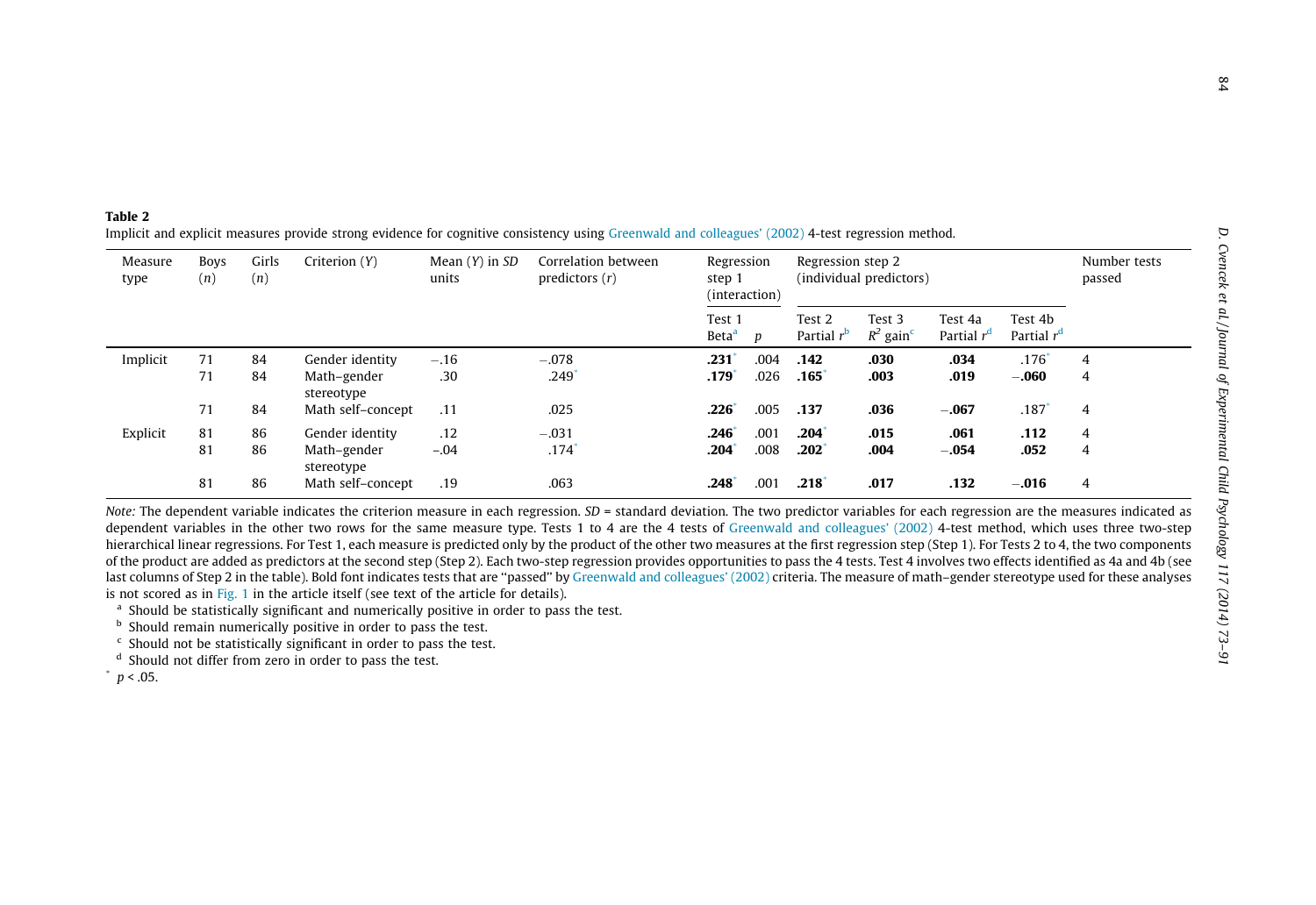multiplicative model. Parallel results using the explicit measures also passed all 12 tests. The principles of cognitive balance are strongly demonstrated in Asian children.

## Developmental increase

To investigate developmental changes in cognitive consistency, a set of three three-step regressions was conducted, where (a) Step 1 involved the regression of each criterion on school grade (first, third, or fifth), (b) Step 2 involved the addition of the multiplicative product of the other two predictors, and (c) Step 3 involved the addition of the product of grade with Step 2's product term. Table 3 shows results of the three-step hierarchical regression analyses.

Step 1 tested whether the criterion measure of each regression (i.e., gender identity, math–gender stereotype, or math self-concept) varied as a function of school grade. Although the only significant developmental trend found at Step 1 was that for the implicit math–gender stereotype (as discussed above), the signs of beta coefficients in Table 3 indicated that mean values of implicit and explicit measures of  $me = boy$  association (gender identity), math = boy association (math–gender stereotype), and me = math association (math self-concept) in Step 1 all increased slightly.

Step 2 tested whether a significant positive value of beta for Step 2's product term was evident when school grade was added as a preliminary predictor. The Step 2 product term was statistically significant in two of the three tests using each of the three measures as criterion for implicit measures,  $t(153) > 2.91$ ,  $p < .01$ , as well as in all three tests using the explicit measures,  $t(167) > 3.07$ ,  $p < .001$ , indicating that the balanced identity pattern was apparent when school grade was added as a preliminary predictor (see Table 3).

Step 3's three-component product term (including grade) tested the strength and direction of a linear developmental progression in cognitive consistency across school grades. Step 3's product term was positive for five of six measures and approached statistical significance for one of the three tests with implicit measures as criterion. Despite nonsignificance of the Step 3 explicit tests in Table 3, the near uniformity of the positive signs of implicit tests and their average beta coefficient value of .22 are suggestive of increasing cognitive consistency with increasing grade level, at least with the implicit measures.

## Cross-cultural comparisons

Seizing an opportunity for a ''first look'' at cross-cultural aspects of math–gender stereotypes and math self-concept formation in elementary school children, we reanalyzed the published data from

## Table 3

| Developmental increase in cognitive consistency: Beta weights from hierarchical regressions predicting implicit and explicit |  |  |  |  |  |  |
|------------------------------------------------------------------------------------------------------------------------------|--|--|--|--|--|--|
| gender identity, math–gender stereotype, and math self-concept.                                                              |  |  |  |  |  |  |

| Measure<br>type | N          | Criterion (Y)                                | R            | Regression step 1<br>(grade) |              | Regression step 2<br>(product of the two<br>predictors) |                                    |              | Regression step 3<br>(grade $\times$ product) |                           |              |            |
|-----------------|------------|----------------------------------------------|--------------|------------------------------|--------------|---------------------------------------------------------|------------------------------------|--------------|-----------------------------------------------|---------------------------|--------------|------------|
|                 |            |                                              |              | Beta                         | t            | p                                                       | Beta                               | t            | p                                             | Beta                      | t            | p          |
| Implicit        | 155<br>155 | Gender identity<br>Math-gender<br>stereotype | .275<br>.236 | .038<br>.178                 | 0.47<br>2.24 | .64<br>.03                                              | .230 <sup>°</sup><br>$150^{\rm a}$ | 2.91<br>1.87 | .004<br>.063                                  | .467 <sup>a</sup><br>.111 | 1.88<br>0.58 | .06<br>.57 |
|                 | 155        | Math self-concept                            | .233         | $-.033$                      | 0.40         | .69                                                     | $.230^{\circ}$                     | 2.91         | .004                                          | .090                      | 0.36         | .72        |
| Explicit        | 167<br>167 | Gender identity<br>Math-gender<br>stereotype | .264<br>.223 | $-.048$<br>.063              | 0.61<br>0.81 | .54<br>.42                                              | $.257$ <sup>*</sup><br>$.210^{*}$  | 3.39<br>2.74 | .001<br>.007                                  | $-.091$<br>.084           | 0.44<br>0.52 | .66<br>.60 |
|                 | 167        | Math self-concept                            | .269         | .008                         | 0.10         | .92                                                     | .260                               | 3.42         | .001                                          | .152                      | 0.94         | -35        |

Note: The dependent variable indicates the criterion measure in each regression. The two predictor variables for each regression are the measures indicated as dependent variables in the other two rows for the same measure type. The measure of math– gender stereotype used for the analyses in this Table were coded so that positive scores indicated math = boy association. The R values come from the third regression step at which the three-component product term (including grade) is added. At each of the three regression steps, the  $t$  values reported are absolute values.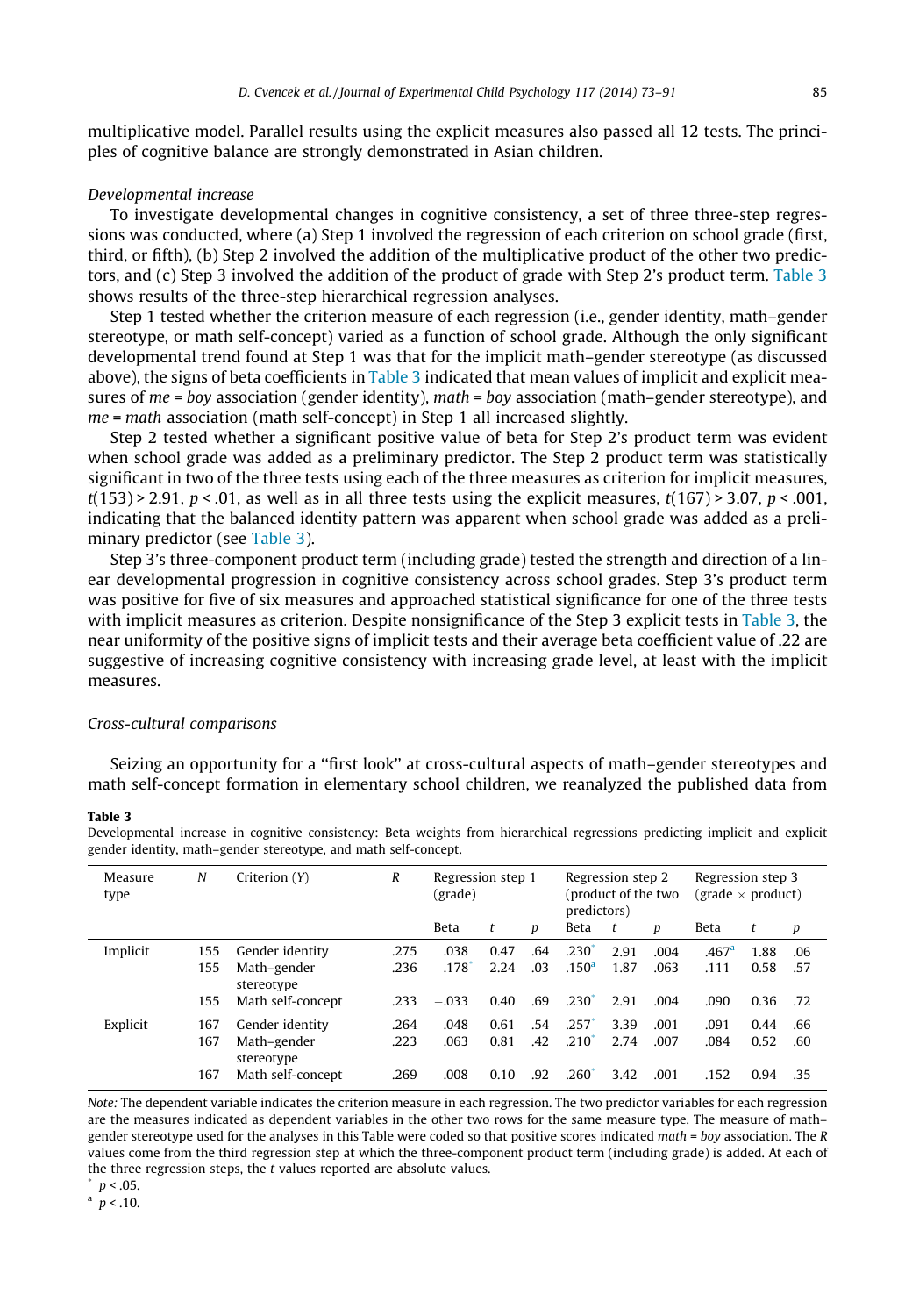[Cvencek, Meltzoff et al. \(2011\)](#page-16-0) in conjunction with the data reported here. More specifically, the data for Grades 1, 3, and 5 from the study of [Cvencek, Meltzoff et al. \(2011\)](#page-16-0) were used in combined analyses involving both Singaporean and American samples.

These cross-cultural contrasts approached significance in expected directions in two specific cases that are of theoretical interest and highly interpretable (the tests are reported as two-tailed assessments but clearly are in line with a priori predictions and arguably could be presented as significant one-tailed results). The first was the case of boys' explicit math self-concepts; Singaporean boys  $(M = .69, SD = .92)$  had stronger math self-concepts than did American boys  $(M = .37, SD = 1.15)$ .  $t(147) = 1.81$ ,  $p = .06$ . The second was the case of girls' implicit math–gender stereotypes: American girls (M =  $-.18$ , SD = .36) had stronger math = male stereotypes than did Singaporean girls (M =  $-.09$ ,  $SD = .31$ ,  $t(152) = 1.73$ ,  $p = .08$ . In both of these cases, the effect sizes were moderate, supporting the idea that these marginally significant effects were nonetheless substantive. Although admittedly preliminary, these findings are both in the predicted direction and pave the way for cross-cultural tests using a larger N.

## Discussion

We examined the operation and development of principles of cognitive consistency in a sample of children from a collectivist culture using implicit and explicit experimental methods. The current study goes beyond the existing findings with American elementary school children in three ways. First, it demonstrates that principles of cognitive consistency operate in an Asian culture and that cognitive consistency increases with age. Second, it shows that the math–gender stereotype is prevalent among elementary school children from Singapore, a country in which girls excel in math. Third, the developmental analyses demonstrated for the first time an increase in the strength of children's implicit math–gender stereotypes during the elementary school years.

Cognitive consistency is a culturally universal principle in social cognition

## Implicit and explicit measures

Evidence for cognitive consistency was strongly demonstrated using both implicit and explicit measures of gender identity, math–gender stereotype, and math self-concept. One interesting finding is that the explicit measures (as well as the implicit ones) yielded a strong fit with the cognitive con-sistency pattern ([Tables 2 and 3](#page-11-0)). In the available adult data, cognitive consistency pattern is found only using implicit measures [\(Cvencek, Greenwald, & Meltzoff, 2012; Greenwald, Rudman, Nosek, &](#page-16-0) [Zayas, 2006; Greenwald et al., 2002\)](#page-16-0). The lack of evidence for cognitive consistency with explicit measures in adults has been attributed to interference by ''impression management'' by the participants ([Greenwald et al., 2002\)](#page-17-0). The evidence for cognitive consistency with explicit measure data in the current sample of elementary school children suggests that such response factors that obscure cognitive consistency on explicit measures in adults operate more weakly in children.

#### Individualistic versus collectivist cultures and ontogenesis

According to [Markus and Kitayama \(1991\)](#page-17-0), people in Asian cultures place a relatively larger emphasis (relative to Westerners) on roles, statuses, and societal obligations in contrast to internal cognitions such as private beliefs and personal opinions. These cultural variations can stand side by side with a set of core psychological principles that are culturally universal. The current demonstration of cognitive consistency in children in Singapore bolsters the speculation that the principle of cognitive consistency is one such cultural universal. Cultures may differ on the content of their cultural stereotypes and interpersonal norms, but the motivation for cognitive consistency may apply regardless of the content of the beliefs. How early in ontogeny the push toward cognitive consistency takes hold has implications for specifying mechanisms of change in social cognition ([Meltzoff, 2013](#page-17-0)). For example, [Meltzoff \(2007](#page-17-0); see also [Meltzoff & Gopnik, 2013](#page-17-0)) argued that the rudiments of the process may exist preverbally; children have a fundamental drive to organize their social world by projecting ''like-me'' qualities onto others and incorporating attributes of ''like-me'' others into the self system.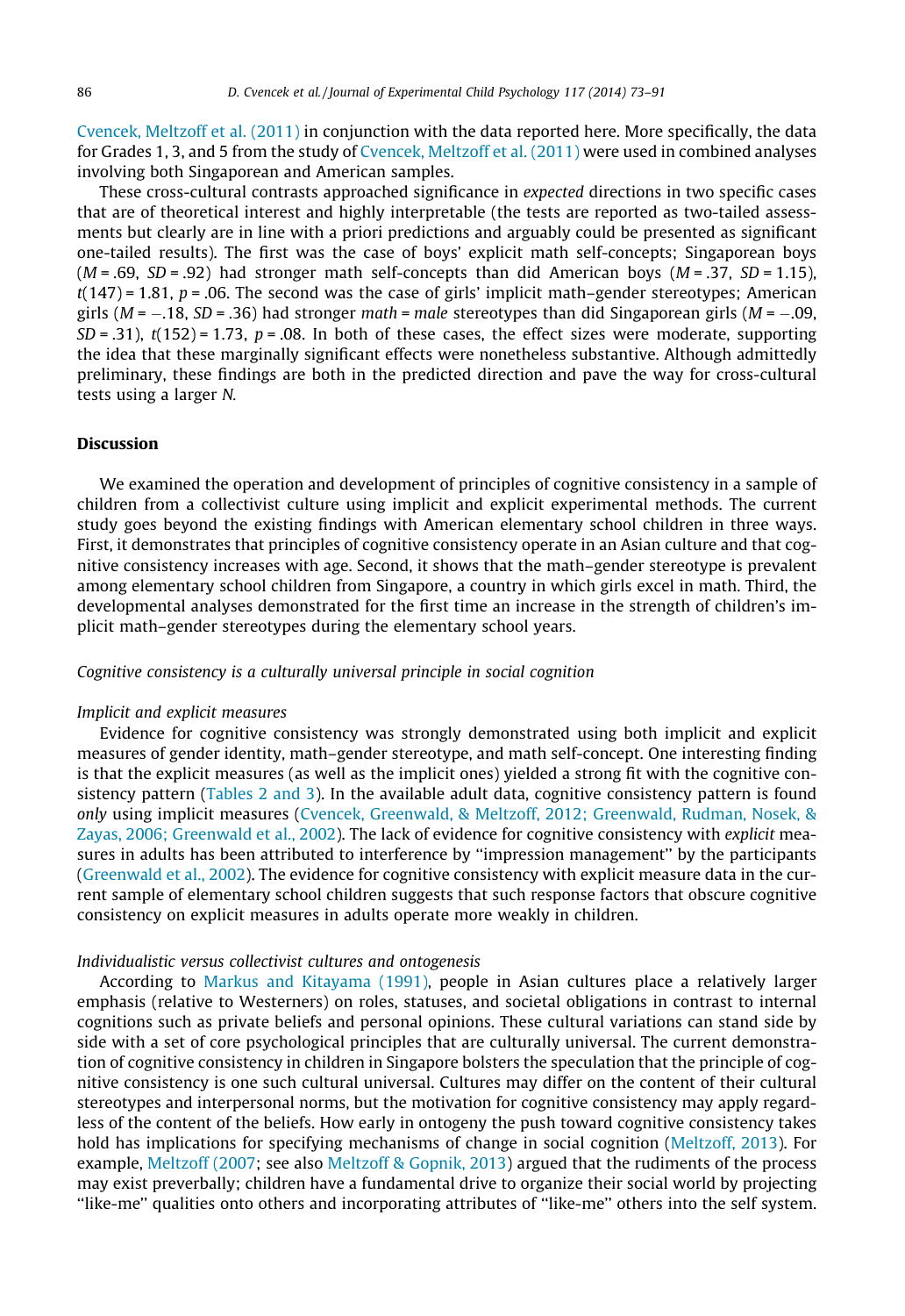Further empirical work investigating the ontogenesis of cognitive consistency promises to inform theories of social psychology and developmental science alike.

## Singaporean math–gender stereotypes

The math–gender stereotype that math is a male domain was found previously in American elementary school boys and girls ([Cvencek, Meltzoff et al., 2011\)](#page-16-0) and German elementary school girls [\(Steffens et al., 2010\)](#page-18-0). What the current study adds is that even in Singapore, where boys and girls both excel in this domain compared with their peers in other cultures, children associate math with boys. Based on what is known about school grades and standardized tests of math achievement [\(Mullis](#page-18-0) [et al., 2008\)](#page-18-0), Singaporean boys and girls are not developing math–gender stereotypes based on differences in actual achievement. Why would Singaporean children hold the stereotype that math is for boys?

Possible sources of the stereotype include parents/family members, peers, teachers, the Internet, and media messages, and some speculations are in order. Singapore is a cosmopolitan country well connected to the world. During the past two decades, the circulation of Singaporean daily newspapers in English has exceeded the circulation of Singaporean newspapers in any other language [\(Ang, 2007\)](#page-16-0). Effectively all Singaporean school children read and write English, and 32% of all resident Singaporeans age 5 years and older speak English as the most frequent language at home ([Singapore Depart](#page-18-0)[ment of Statistics, 2010\)](#page-18-0). Western print media are also widely available [\(Abhijit, 2006\)](#page-16-0), and Western radio and television are widespread, with American soap operas and daytime television shows among the most viewed television programs in Singapore [\(IMDb, 2013](#page-17-0)). According to the latest available information, 98% of 7- to 14-year-old children have access to the Internet at least once in 12 months, and 76% of Singapore households have regular access to the Internet [\(Infocomm Develop](#page-17-0)[ment Authority of Singapore, 2009\)](#page-17-0). It is possible that American cultural stereotypes reach Singaporean children, in part, through the Web and electronic and print media. Moreover, Singaporean adults espouse stereotypical views about gender and academic subjects [\(Nosek et al., 2009](#page-18-0)), which may be an important source of stereotypes for children regardless of where adults get their ideas.

In this Singaporean elementary school sample, implicit math–gender stereotypes emerged during Grade 3 and persisted through Grade 5 (see [Fig. 2\)](#page-9-0). This general time frame is consistent with our research with American children [\(Cvencek, Meltzoff et al., 2011\)](#page-16-0). However, the current results also show that Singaporean children's implicit math–gender stereotypes significantly increase during the elementary school years (the stereotype stayed relatively stable in the American sample). Such a developmental increase in Singaporean children's implicit math–gender stereotypes is consistent with the speculation that Singaporean children may assimilate messages about math–gender stereotypes somewhat later than American children, perhaps as they begin to encounter Western messages in the media and on the Web.

The observed developmental change in an implicit stereotype is directly relevant to emerging issues at the juncture of developmental and social psychology. Past research with children has prompted researchers to argue that children's implicit racial attitudes form early and remain strikingly stable over development ([Baron & Banaji, 2006; Dunham et al., 2006; Newheiser & Olson,](#page-16-0) [2012; Rutland, Cameron, Milne, & McGeorge, 2005\)](#page-16-0). Such reports of stability and the current findings of change can be reconciled. It is possible that more affective aspects of social cognition (e.g., implicit attitudes and preferences) form quickly and remain stable, whereas more cognitive aspects of social representations (e.g., implicit stereotypes and beliefs about gender and which social group is associated with math), form more gradually and are more malleable based on input over a protracted period of time (see also [Halim, Ruble, & Amodio, 2011\)](#page-17-0). A fertile area of future research on implicit (and explicit) cognition will be to carefully compare developmental changes in attitudes (likes/dislikes on valenced measures) versus stereotypes (beliefs about a social group) [\(Bosak & Diekman, 2010](#page-16-0)).

## Singaporean children's math self-concepts

Singaporean boys had a stronger identification with math than did girls on both the implicit and explicit measures. These findings of stronger math self-concepts for boys than for girls present some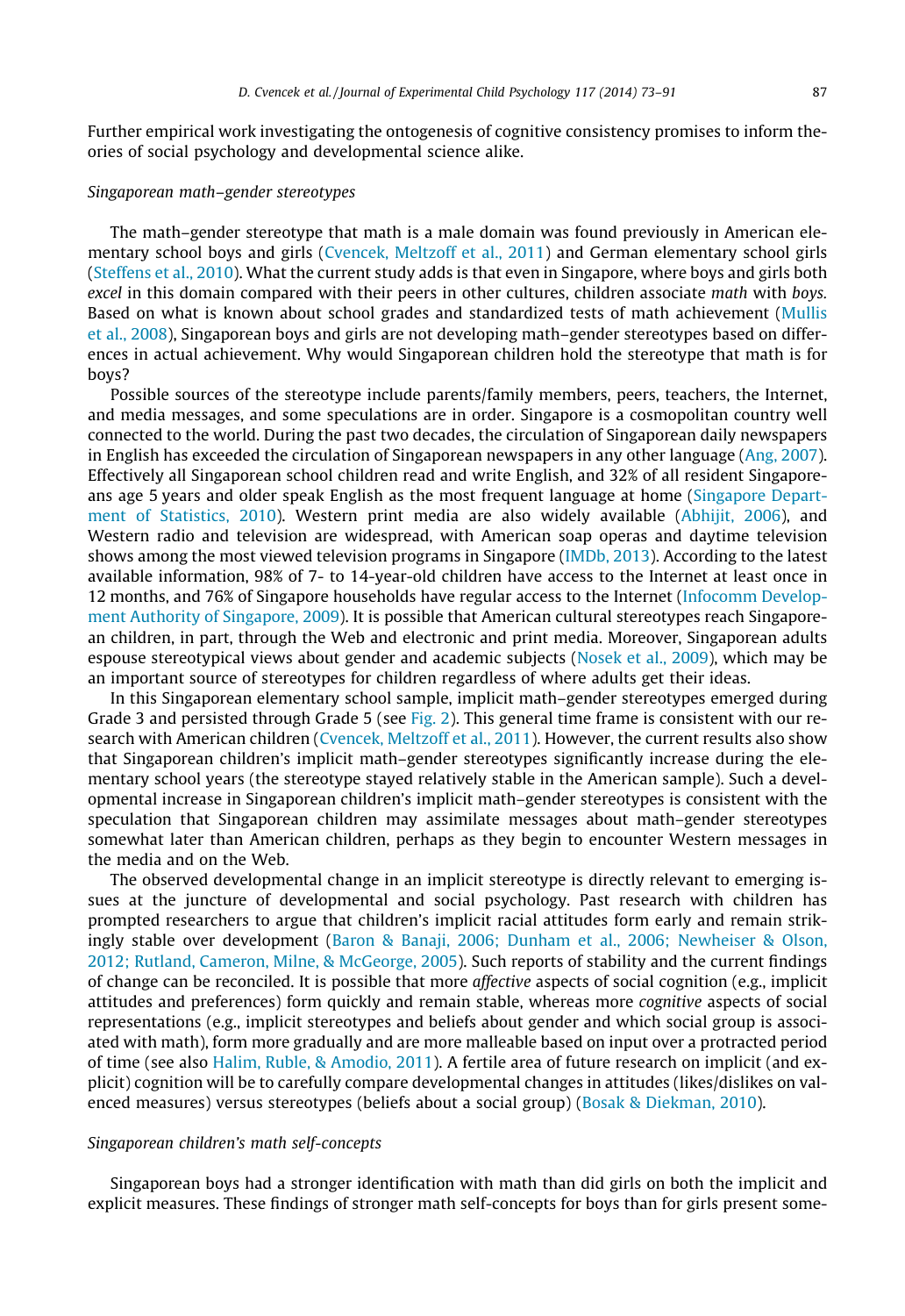thing of a puzzle. It is not readily apparent why, in the absence of any superiority in math achievement, Singaporean boys would identify with math more strongly than would girls. Here is where the concept of cognitive consistency is particularly informative. We argue that children's self-concepts about math emerge developmentally from an integration of the cultural stereotypes that bathe the children and their identification with their own gender. It could be that Singaporean boys develop stronger math self-concepts because they have already assimilated the cultural stereotype about math being a male domain (deriving from stereotyped media, adults, or peers). According to principles of balanced identity, boys, who strongly identify with male gender (gender identity), would then associate math with self in order to keep their cognition in balance. More speculatively, this could also account for the observed effects in Singaporean girls. The stereotype associating math with males would make it more difficult for female students to associate math with themselves (despite being high achieving in math) in order to stay in a balanced psychological configuration. For girls, developing a strong math self-concept would require opposing or resisting the societally stereotypical association of math with boy (and not girl). The current evidence for cognitive balance in Singaporean children suggests that a societal stereotype that connects boys (more than girls) with mathematics can potentially affect girls' self-concepts and identification with an academic discipline as early as elementary school.

It is also worth noting that math self-concepts were present but more weakly so than either of the other constructs tested here, that is, gender identity and math–gender stereotypes. Significant math self-concepts emerged only in Grade 5. Thus, we believe that math self-concept develops later than both gender identity and math–gender stereotype (see also [Fig. 2](#page-9-0)), which can be tested through a longitudinal design in the future. This is consistent with our idea that children's math self-concepts arise from the combination of cultural influences and individual cognitive pressure for a balanced cognitive organization (see also [Cvencek, Meltzoff et al., 2011](#page-16-0), and [Eccles, 2005](#page-17-0)). The current findings suggest that this pressure exists within both implicit and explicit cognition.

This discussion about children's developing academic self-concepts has been phrased in terms of mathematics. It must be acknowledged, however, that it is possible that our results are also informative about reading. Singaporean girls outperform Singaporean boys in reading ([Mullis, Martin, Foy, &](#page-18-0) [Drucker, 2012](#page-18-0)). A closer look at our implicit self-concept data for girls ([Fig. 1](#page-7-0)A) reveals that the selfconcepts of Singaporean girls are ''discipline neutral''; girls associate me with math to a similar degree that they associate me with reading, not favoring one over the other. Given the relative nature of the IAT measures, it is difficult to untangle whether such discipline neutral academic self-concepts result from identifying equally strongly with both school subjects (i.e., math and reading) or from disidentifying equally strongly with both subjects. We hypothesize that Singaporean girls are identifying equally strongly with math and reading (two school subjects in which they excel) and that our implicit math and self-concept results tap the fact that girls have equally strong implicit math and reading selfconcepts.

## Conclusion

Singaporean elementary school children demonstrated the operation of cognitive consistency principles among their gender identity, math–gender stereotypes, and math self-concepts. This result is important because it establishes that, even in a collectivist culture such as Singapore, children's social cognition during elementary school years is already organized in a ways that reflect cognitive balance. We hypothesize that cognitive balance is a culturally universal and ontogenetically early psychological mechanism that drives important aspects of children's social–cognitive development.

## Acknowledgments

We thank the Singaporean Ministry of Education, the three Singaporean primary schools and their directors, teachers, parents, and the children who participated. Y. Shoda, A. Greenwald, and three anonymous referees provided insightful comments on earlier versions of this article. We also thank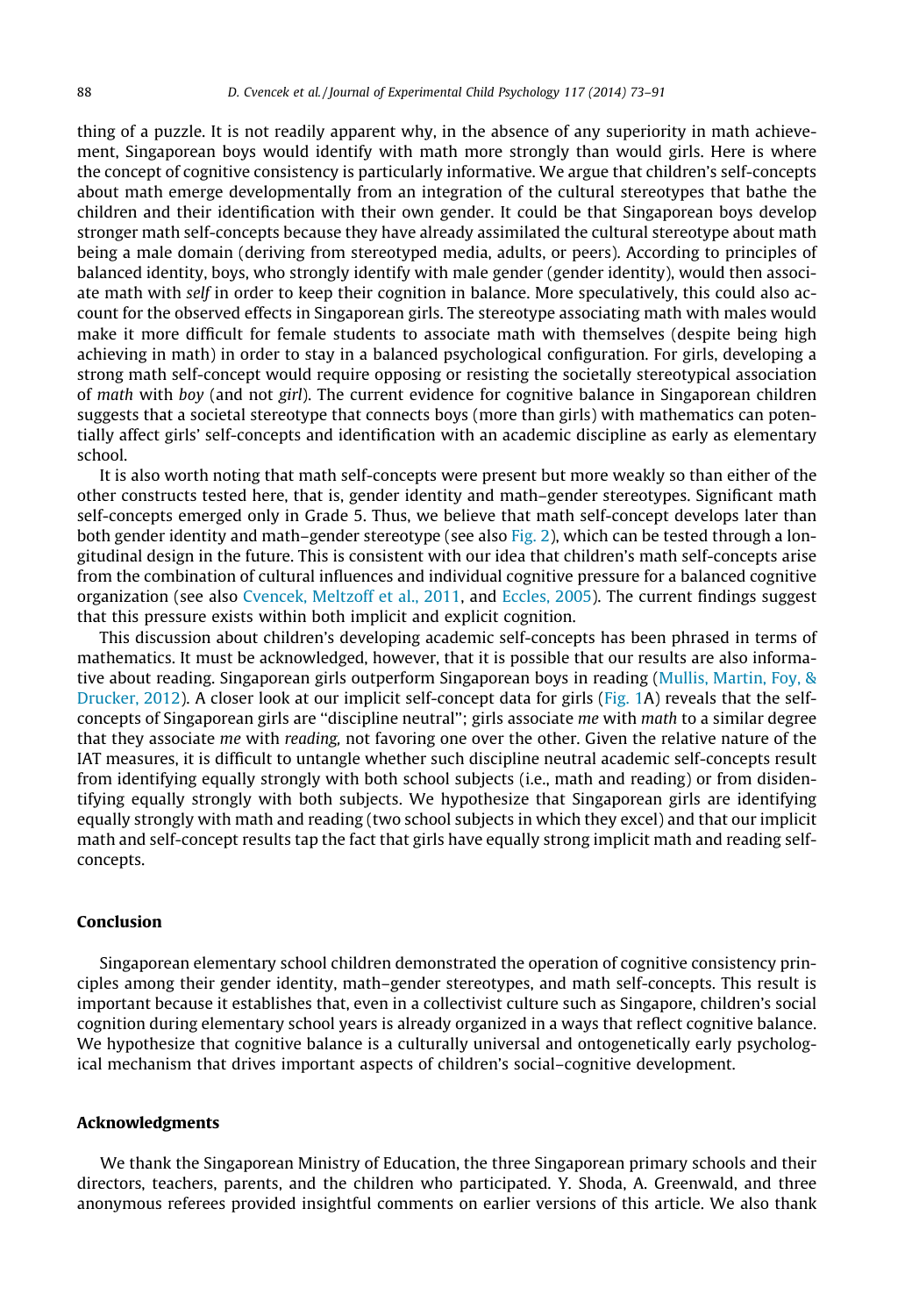<span id="page-16-0"></span>C. Maddox, J. Gurango, H.W. Lee, and G. Owen for assistance. This research was supported by a grant from the National Science Foundation (SMA-0835854) to the LIFE Science of Learning Center.

## Appendix .

Words. for Child IATs

Me: my, mine, I, myself Not-me: they, them, theirs, other Boy: Ben, John, Peter, Tom Girl: Alice, Jane, Mary, Wendy Math: addition, numbers, graph, math Reading: read, books, story, letters

Words. for explicit measures

Boy: Ali, Ben, Bryan, David, John, Peter, Samuel, Tom Girl: Alice, Chloe, Jane, Jerica, Mary, Sally, Sarah, Wendy

## References

- Abhijit (2006). New Singapore rules for Time, Newsweek, International Herald Tribune [Web log post]. Retrieved from [http://](http://www.pressrun.net/weblog/2006/08/new_singapore_r.html) [www.pressrun.net/weblog/2006/08/new\\_singapore\\_r.html](http://www.pressrun.net/weblog/2006/08/new_singapore_r.html).
- [Aidman, E. V., & Carroll, S. M. \(2003\). Implicit individual differences: Relationships between implicit self-esteem, gender](http://refhub.elsevier.com/S0022-0965(13)00176-8/h0005) identity, and gender attitudes. [European Journal of Personality, 17](http://refhub.elsevier.com/S0022-0965(13)00176-8/h0005), 19–37.
- [Ambady, N., Shih, M., Kim, A., & Pittinsky, T. L. \(2001\). Stereotype susceptibility in children: Effects of identity activation on](http://refhub.elsevier.com/S0022-0965(13)00176-8/h0010) [quantitative performance.](http://refhub.elsevier.com/S0022-0965(13)00176-8/h0010) Psychological Science, 12, 385–390.
- Ang, P. H. (2007). Singapore media[. Baden, Germany: Hans Bedrow Media Institute](http://refhub.elsevier.com/S0022-0965(13)00176-8/h0015).
- [Arnett, J. J. \(2008\). The neglected 95%: Why American psychology needs to become less American.](http://refhub.elsevier.com/S0022-0965(13)00176-8/h0020) American Psychologist, 63, [602–614.](http://refhub.elsevier.com/S0022-0965(13)00176-8/h0020)
- [Banaji, M. R., & Greenwald, A. G. \(1994\). Implicit stereotyping and prejudice. In M. P. Zanna & J. M. Olson \(Eds.\).](http://refhub.elsevier.com/S0022-0965(13)00176-8/h0025) The psychology of prejudice: The Ontario Symposium [\(Vol. 7, pp. 55–76\). Hillsdale, NJ: Lawrence Erlbaum.](http://refhub.elsevier.com/S0022-0965(13)00176-8/h0025)

[Banaji, M. R., & Hardin, C. D. \(1996\). Automatic stereotyping.](http://refhub.elsevier.com/S0022-0965(13)00176-8/h0030) Psychological Science, 7, 136–141.

- Bargh, J. A. (1994). The four horsemen of automaticity: Awareness, intention, efficiency, and control in social cognition. In R. S. Wyer, Jr., & T. K. Srull (Eds.), Handbook of social cognition (2nd ed., Vol. 1, pp. 1–40). Hillsdale, NJ: Lawrence Erlbaum.
- [Baron, A. S., & Banaji, M. R. \(2006\). The development of implicit attitudes: Evidence of race evaluations from ages 6 and 10 and](http://refhub.elsevier.com/S0022-0965(13)00176-8/h0035) adulthood. [Psychological Science, 17](http://refhub.elsevier.com/S0022-0965(13)00176-8/h0035), 53–58.
- Bosak, J., & Diekman, A. B. (Eds.). (2010). Malleability of intergroup stereotypes and attitudes. Social Psychology, 41, 111-112. [Bosson, J. K., Swann, W. B., & Pennebaker, J. W. \(2000\). Stalking the perfect measure of implicit self-esteem: The blind men and](http://refhub.elsevier.com/S0022-0965(13)00176-8/h0040) the elephant revisited? [Journal of Personality and Social Psychology, 79](http://refhub.elsevier.com/S0022-0965(13)00176-8/h0040), 631–643.
- [Brewer, M. B., & Chen, Y. \(2007\). Where \(who\) are collectives in collectivism? Toward conceptual clarification of individualism](http://refhub.elsevier.com/S0022-0965(13)00176-8/h0045) and collectivism. [Psychological Review, 114](http://refhub.elsevier.com/S0022-0965(13)00176-8/h0045), 133–151.
- Cohen, J., & Cohen, P. (1983). [Applied multiple regression/correlation analysis for the behavioral sciences](http://refhub.elsevier.com/S0022-0965(13)00176-8/h0050) (2nd ed.). Hillsdale, NJ: [Lawrence Erlbaum.](http://refhub.elsevier.com/S0022-0965(13)00176-8/h0050)
- [Cvencek, D., Greenwald, A. G., & Meltzoff, A. N. \(2011\). Measuring implicit attitudes of 4-year-olds: The Preschool Implicit](http://refhub.elsevier.com/S0022-0965(13)00176-8/h0055) Association Test. [Journal of Experimental Child Psychology, 109](http://refhub.elsevier.com/S0022-0965(13)00176-8/h0055), 187–200.
- [Cvencek, D., Greenwald, A. G., & Meltzoff, A. N. \(2012\). Balanced identity theory: Review of evidence for implicit consistency in](http://refhub.elsevier.com/S0022-0965(13)00176-8/h0060) social cognition. In B. Gawronski & F. Strack (Eds.), [Cognitive consistency: A fundamental principle in social cognition](http://refhub.elsevier.com/S0022-0965(13)00176-8/h0060) [\(pp. 157–177\). New York: Guilford](http://refhub.elsevier.com/S0022-0965(13)00176-8/h0060).
- [Cvencek, D., Meltzoff, A. N., & Greenwald, A. G. \(2011\). Math–gender stereotypes in elementary-school children.](http://refhub.elsevier.com/S0022-0965(13)00176-8/h0065) Child [Development, 82](http://refhub.elsevier.com/S0022-0965(13)00176-8/h0065), 766–779.
- [Devine, P. G. \(1989\). Stereotypes and prejudice: Their automatic and controlled components.](http://refhub.elsevier.com/S0022-0965(13)00176-8/h0070) Journal of Personality and Social [Psychology, 56](http://refhub.elsevier.com/S0022-0965(13)00176-8/h0070), 5–18.
- [Devos, T., & Cruz Torres, J. A. \(2007\). Implicit identification with academic achievement among Latino college students: The role](http://refhub.elsevier.com/S0022-0965(13)00176-8/h0075) [of ethnic identity and significant others.](http://refhub.elsevier.com/S0022-0965(13)00176-8/h0075) Basic & Applied Social Psychology, 29, 293–310.
- [Devos, T., Gavin, K., & Quintana, F. J. \(2010\). Say ''adios'' to the American dream? The interplay between ethnic and national](http://refhub.elsevier.com/S0022-0965(13)00176-8/h0080) identity among Latino and Caucasian Americans. [Cultural Diversity and Ethnic Minority Psychology, 16](http://refhub.elsevier.com/S0022-0965(13)00176-8/h0080), 37–49.
- [Dunham, Y., Baron, A. S., & Banaji, M. R. \(2006\). From American city to Japanese village: A cross-cultural investigation of implicit](http://refhub.elsevier.com/S0022-0965(13)00176-8/h0085) race attitudes. [Child Development, 77](http://refhub.elsevier.com/S0022-0965(13)00176-8/h0085), 1268–1281.
- [Dunham, Y., Baron, A. S., & Banaji, M. R. \(2007\). Children and social groups: A developmental analysis of implicit consistency in](http://refhub.elsevier.com/S0022-0965(13)00176-8/h0090) [Hispanic Americans.](http://refhub.elsevier.com/S0022-0965(13)00176-8/h0090) Self and Identity, 6, 238–255.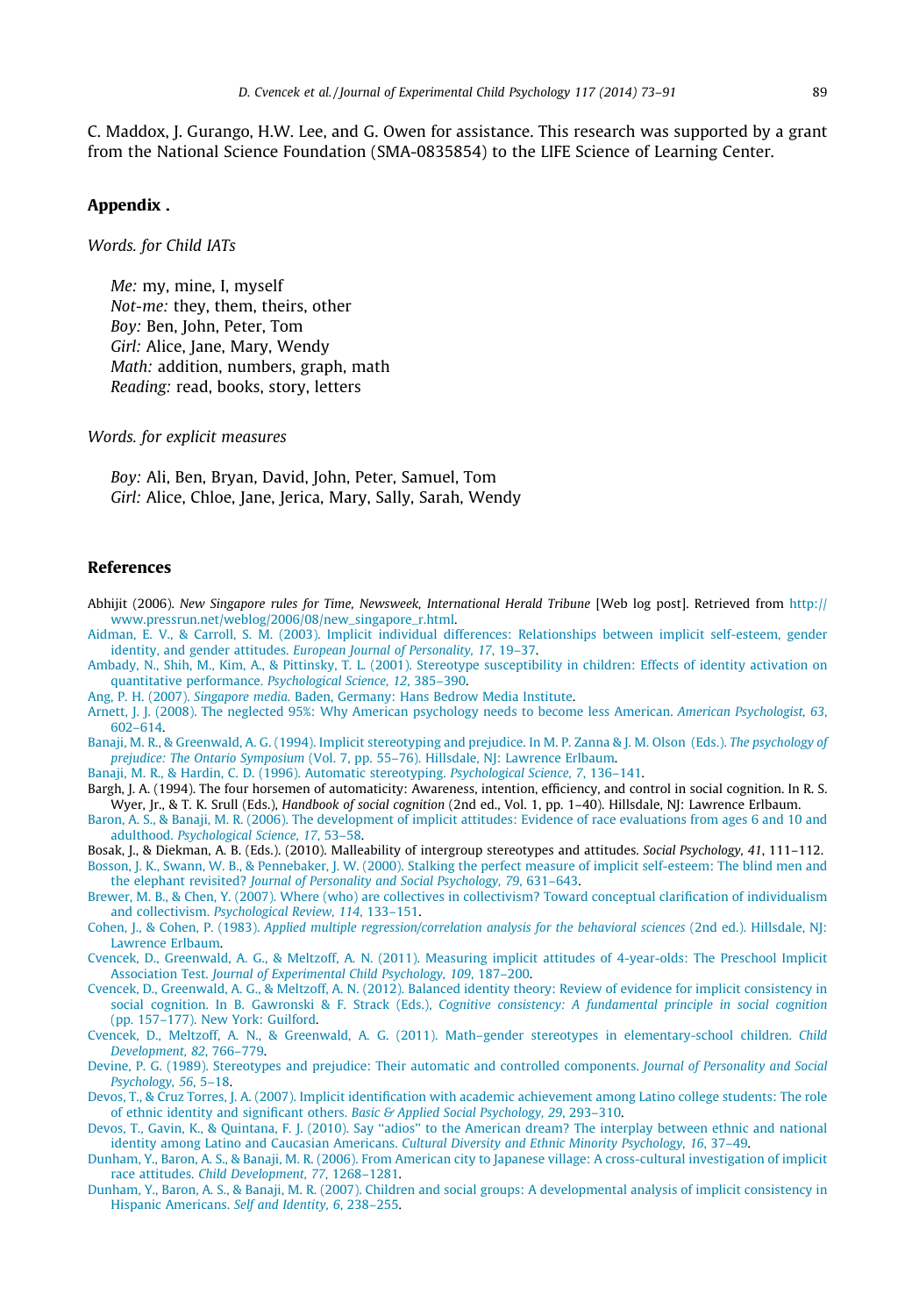- <span id="page-17-0"></span>[Eccles, J. S. \(2005\). Studying gender and ethnic differences in participation in math, physical science, and information](http://refhub.elsevier.com/S0022-0965(13)00176-8/h0095) technology. In J. E. Jacobs & S. D. Simpkins (Eds.), [Leaks in the pipeline to math, science, and technology careers](http://refhub.elsevier.com/S0022-0965(13)00176-8/h0095) (pp. 7–14). San [Francisco: Jossey–Bass](http://refhub.elsevier.com/S0022-0965(13)00176-8/h0095).
- [Eccles, J. S., Wigfield, A., Harold, R. D., & Blumenfeld, P. \(1993\). Age and gender differences in children's self- and task](http://refhub.elsevier.com/S0022-0965(13)00176-8/h0100) [perceptions during elementary school.](http://refhub.elsevier.com/S0022-0965(13)00176-8/h0100) Child Development, 64, 830–847.
- [Egan, S. K., & Perry, D. G. \(2001\). Gender identity: A multidimensional analysis with implications for psychosocial adjustment.](http://refhub.elsevier.com/S0022-0965(13)00176-8/h0105) [Developmental Psychology, 37](http://refhub.elsevier.com/S0022-0965(13)00176-8/h0105), 451–463.
- Festinger, L. (1957). A theory of cognitive dissonance[. Palo Alto, CA: Stanford University Press.](http://refhub.elsevier.com/S0022-0965(13)00176-8/h0110)
- [Gawronski, B. \(2012\). Back to the future of dissonance theory: Cognitive consistency as a core motive.](http://refhub.elsevier.com/S0022-0965(13)00176-8/h0115) Social Cognition, 30, [652–668.](http://refhub.elsevier.com/S0022-0965(13)00176-8/h0115)
- [Greenwald, A. G., & Banaji, M. R. \(1995\). Implicit social cognition: Attitudes, self-esteem, and stereotypes.](http://refhub.elsevier.com/S0022-0965(13)00176-8/h0120) Psychological Review, 102[, 4–27.](http://refhub.elsevier.com/S0022-0965(13)00176-8/h0120)
- [Greenwald, A. G., Banaji, M. R., Rudman, L. A., Farnham, S. D., Nosek, B. A., & Mellott, D. S. \(2002\). A unified theory of implicit](http://refhub.elsevier.com/S0022-0965(13)00176-8/h0125) [attitudes, stereotypes, self-esteem, and self-concept.](http://refhub.elsevier.com/S0022-0965(13)00176-8/h0125) Psychological Review, 109, 3–25.
- [Greenwald, A. G., McGhee, D. E., & Schwartz, J. L. K. \(1998\). Measuring individual differences in implicit cognition: The Implicit](http://refhub.elsevier.com/S0022-0965(13)00176-8/h0130) Association Test. [Journal of Personality and Social Psychology, 74](http://refhub.elsevier.com/S0022-0965(13)00176-8/h0130), 1464–1480.
- [Greenwald, A. G., Nosek, B. A., & Banaji, M. R. \(2003\). Understanding and using the Implicit Association Test: I. An improved](http://refhub.elsevier.com/S0022-0965(13)00176-8/h0135) scoring algorithm. [Journal of Personality and Social Psychology, 85](http://refhub.elsevier.com/S0022-0965(13)00176-8/h0135), 197–216.
- [Greenwald, A. G., Rudman, L. A., Nosek, B. A., & Zayas, V. \(2006\). Why so little faith? A reply to Blanton and Jaccard's \(2006\)](http://refhub.elsevier.com/S0022-0965(13)00176-8/h0140) [skeptical view of testing pure multiplicative theories.](http://refhub.elsevier.com/S0022-0965(13)00176-8/h0140) Psychological Review, 113, 170–180.
- [Gunderson, E. A., Ramirez, G., Levine, S. C., & Beilock, S. L. \(2012\). The role of parents and teachers in the development of gender](http://refhub.elsevier.com/S0022-0965(13)00176-8/h0145)[related math attitudes.](http://refhub.elsevier.com/S0022-0965(13)00176-8/h0145) Sex Roles, 66, 153–166.
- [Halim, M., Ruble, D. N., & Amodio, D. M. \(2011\). From pink frilly dresses to 'one of the boys': A social–cognitive analysis of](http://refhub.elsevier.com/S0022-0965(13)00176-8/h0150) [gender identity development and gender bias.](http://refhub.elsevier.com/S0022-0965(13)00176-8/h0150) Social and Personality Psychology Compass, 5, 933–949.
- [Harter, S., & Pike, R. \(1984\). The pictorial scale of perceived competence and social acceptance for young children.](http://refhub.elsevier.com/S0022-0965(13)00176-8/h0155) Child [Development, 55](http://refhub.elsevier.com/S0022-0965(13)00176-8/h0155), 1969–1982.
- [Heider, F. \(1946\). Attitudes and cognitive organization.](http://refhub.elsevier.com/S0022-0965(13)00176-8/h0160) The Journal of Psychology, 21, 107–112.
- [Heine, S. J., & Lehman, D. R. \(1997\). Culture, dissonance, and self-affirmation.](http://refhub.elsevier.com/S0022-0965(13)00176-8/h0165) Personality and Social Psychology Bulletin, 23, [389–400](http://refhub.elsevier.com/S0022-0965(13)00176-8/h0165).
- [Herbert, J., & Stipek, D. T. \(2005\). The emergence of gender differences in children's perceptions of their academic competence.](http://refhub.elsevier.com/S0022-0965(13)00176-8/h0170) [Applied Developmental Psychology, 26](http://refhub.elsevier.com/S0022-0965(13)00176-8/h0170), 276–295.
- [Heyman, G. D., & Dweck, C. S. \(1998\). Children's thinking about traits: Implications for judgments of the self and others.](http://refhub.elsevier.com/S0022-0965(13)00176-8/h0175) Child [Development, 64](http://refhub.elsevier.com/S0022-0965(13)00176-8/h0175), 391–403.
- [Heyman, G. D., & Legare, C. H. \(2004\). Children's beliefs about gender differences in the academic and social domains.](http://refhub.elsevier.com/S0022-0965(13)00176-8/h0180) Sex Roles, 50[, 227–239](http://refhub.elsevier.com/S0022-0965(13)00176-8/h0180).
- [Hofmann, W., Gawronski, B., Gschwendner, T., Le, H., & Schmitt, M. \(2005\). A meta-analysis on the correlation between the](http://refhub.elsevier.com/S0022-0965(13)00176-8/h0185) [Implicit Association Test and explicit self-report measures.](http://refhub.elsevier.com/S0022-0965(13)00176-8/h0185) Personality and Social Psychology Bulletin, 31, 1369–1385.
- Hofstede, G. (1980). [Culture's consequences: International differences in work-related values](http://refhub.elsevier.com/S0022-0965(13)00176-8/h0190). Newbury Park, CA: Sage.
- [Hoshino-Browne, E. \(2012\). Cultural variations in motivation for cognitive consistency: Influences of self-systems on cognitive](http://refhub.elsevier.com/S0022-0965(13)00176-8/h0195) dissonance. [Social and Personality Psychology Compass, 6](http://refhub.elsevier.com/S0022-0965(13)00176-8/h0195), 126–141.
- [Hoshino-Browne, E., Zanna, A. S., Spencer, S. J., Zanna, M. P., Kitayama, S., & Lackenbauer, S. \(2005\). On the cultural guises of](http://refhub.elsevier.com/S0022-0965(13)00176-8/h0200) [cognitive dissonance: The case of Easterners and Westerners.](http://refhub.elsevier.com/S0022-0965(13)00176-8/h0200) Journal of Personality and Social Psychology, 89, 294–310.
- Infocomm Development Authority of Singapore (2009). Annual survey on Infocomm usage in households and by individuals for 2008. Retrieved from IDA of Singapore website: [http://www.ida.gov.sg/~/media/Files/Archive/Publications/](http://www.ida.gov.sg/~/media/Files/Archive/Publications/Publications_Level3/20090218183328/HH2008_Mgt_Report.pdf) [Publications\\_Level3/20090218183328/HH2008\\_Mgt\\_Report.pdf.](http://www.ida.gov.sg/~/media/Files/Archive/Publications/Publications_Level3/20090218183328/HH2008_Mgt_Report.pdf)
- IMDb (2013). Most popular Singapore M-18 titles. Retrieved February 21, 2013, from [http://www.imdb.com/search/](http://www.imdb.com/search/title?certificates=sg:m18) [title?certificates=sg:m18.](http://www.imdb.com/search/title?certificates=sg:m18)
- [Jacoby, L. L. \(1991\). A process dissociation framework: Separating automatic from intentional uses of memory.](http://refhub.elsevier.com/S0022-0965(13)00176-8/h0205) Journal of [Memory and Language, 30](http://refhub.elsevier.com/S0022-0965(13)00176-8/h0205), 513–541.
- [Killen, M., McGlothlin, H., & Henning, A. \(2008\). Explicit judgments and implicit bias: A developmental perspective. In S. R. Levy](http://refhub.elsevier.com/S0022-0965(13)00176-8/h0210) & M. Killen (Eds.), [Intergroup attitudes and relations in childhood through adulthood](http://refhub.elsevier.com/S0022-0965(13)00176-8/h0210) (pp. 126–145). New York: Oxford [University Press.](http://refhub.elsevier.com/S0022-0965(13)00176-8/h0210)
- [Kim, U. \(1994\). Individualism and collectivism: Conceptual clarification and elaboration. In U. Kim, H. Triandis, C. Kagitcibasi, S.](http://refhub.elsevier.com/S0022-0965(13)00176-8/h0215) Choi, & G. Yoon (Eds.), [Individualism and collectivism: Theory, method, and applications](http://refhub.elsevier.com/S0022-0965(13)00176-8/h0215) (pp. 19–40). Thousand Oaks, CA: Sage.
- Liben, L. S., & Bigler, R. S. (2002). The developmental course of gender differentiation: Conceptualizing, measuring, and evaluating constructs and pathways. Monographs of the Society for Research in Child Development, 67(2, Serial No. 269), 1-147.
- [Lummis, M., & Stevenson, H. W. \(1990\). Gender differences in beliefs and achievement: A cross-cultural study.](http://refhub.elsevier.com/S0022-0965(13)00176-8/h0220) Developmental [Psychology, 26](http://refhub.elsevier.com/S0022-0965(13)00176-8/h0220), 254–263.
- [Markus, H. R., & Kitayama, S. \(1991\). Culture and the self: Implications for cognition, emotion, and motivation.](http://refhub.elsevier.com/S0022-0965(13)00176-8/h0225) Psychological [Review, 98](http://refhub.elsevier.com/S0022-0965(13)00176-8/h0225), 224–253.
- [Medin, D., Bennis, W., & Chandler, M. \(2010\). Culture and the home-field disadvantage.](http://refhub.elsevier.com/S0022-0965(13)00176-8/h0230) Perspectives on Psychological Science, 5, [708–713](http://refhub.elsevier.com/S0022-0965(13)00176-8/h0230).
- [Meltzoff, A. N. \(2007\). ''Like me'': A foundation for social cognition.](http://refhub.elsevier.com/S0022-0965(13)00176-8/h0235) Developmental Science, 10, 126–134.
- [Meltzoff, A. N. \(2013\). Origins of social cognition: Bidirectional self-other mapping and the ''like-me'' hypothesis. In M. Banaji &](http://refhub.elsevier.com/S0022-0965(13)00176-8/h0240) S. Gelman (Eds.), [Navigating the social world: What infants, children, and other species can teach us](http://refhub.elsevier.com/S0022-0965(13)00176-8/h0240) (pp. 139–144). New York: [Oxford University Press.](http://refhub.elsevier.com/S0022-0965(13)00176-8/h0240)
- [Meltzoff, A. N., & Gopnik, A. \(2013\). Learning about the mind from evidence: Children's development of intuitive theories of](http://refhub.elsevier.com/S0022-0965(13)00176-8/h0245) [perception and personality. In S. Baron-Cohen, H. Tager-Flausberg, & M. Lombardo \(Eds.\),](http://refhub.elsevier.com/S0022-0965(13)00176-8/h0245) Understanding other minds (3rd ed., [pp. 19–34\). Oxford, UK: Oxford University Press.](http://refhub.elsevier.com/S0022-0965(13)00176-8/h0245)